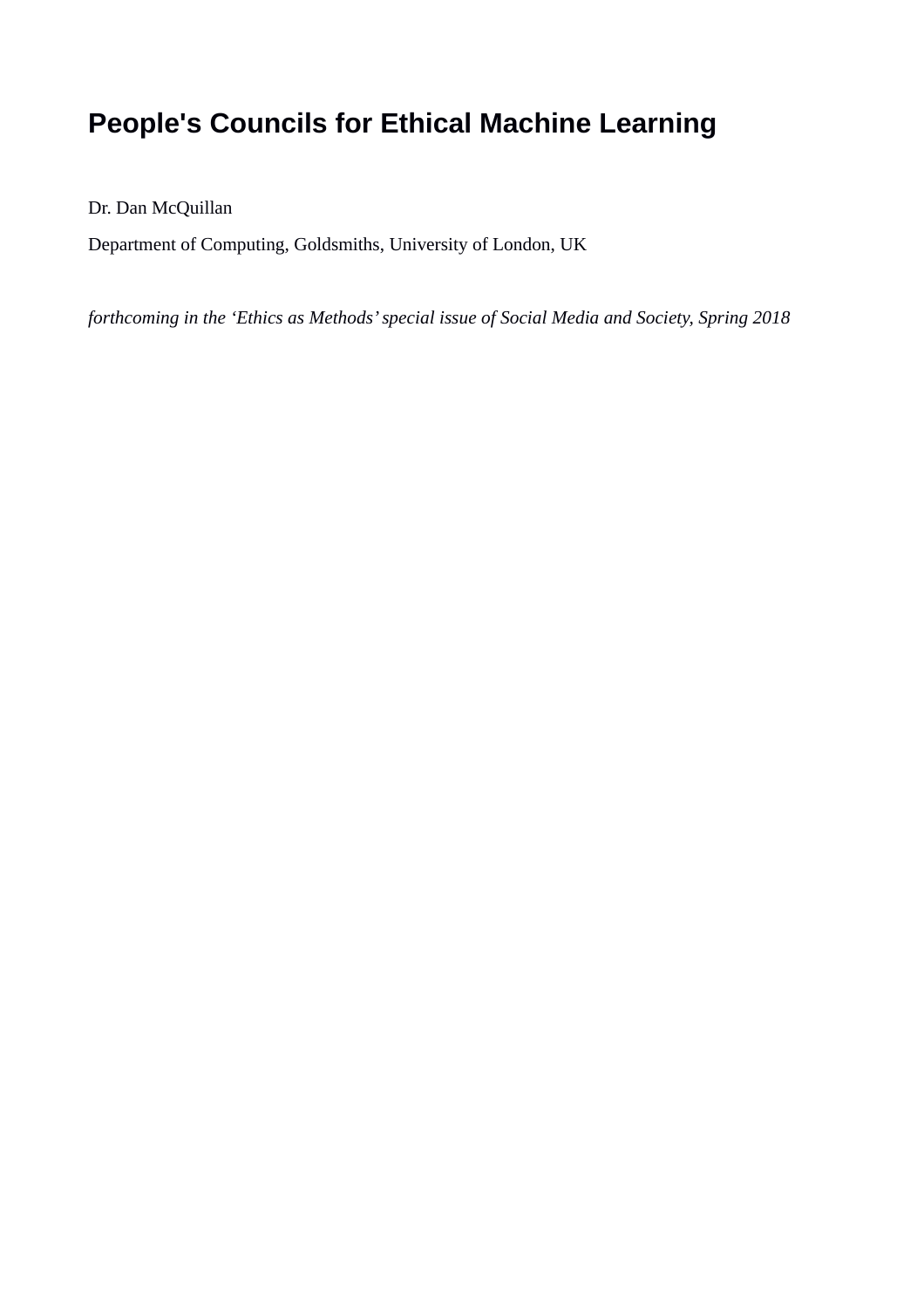# **Introduction**

Machine learning is a form of knowledge production native to the era of big data. It is at the core of social media platforms and everyday interactions. It is also being rapidly adopted for research and discovery across academia, business and government. This paper will explore the way the affordances of machine learning itself, and the forms of social apparatus that it becomes a part of, will potentially erode ethics and draw us in to a drone-like perspective. Unconstrained machine learning enables and delimits our knowledge of the world in particular ways: the abstractions and operations of machine learning produce a 'view from above' whose consequences for both ethics and legality parallel the dilemmas of drone warfare. The family of machine learning methods is not somehow inherently bad or dangerous, nor does implementing them signal any intent to cause harm. Nevertheless, the machine learning assemblage produces a targeting gaze whose algorithms obfuscate the legality of its judgements, and whose iterations threaten to create both specific injustices and broader states of exception. Given the urgent need to provide some kind of balance before machine learning becomes embedded everywhere, this paper proposes *people's councils* as a way to contest machinic judgements and reassert openness and discourse.

## **Machine Learning**

Machine learning is becoming a methodological substrate for knowledge and action. But machine learning is not ethically neutral. It is skewed by data and obfuscated by nature, and these characteristics are particularly strong in the most successful kind of machine learning (neural networks). To grapple with the ways a set of computational methods can have ethical implications it is important to understand something of the actual workings of the algorithms (Geitgey, 2014). Looking at mathematical minimisation, decision boundaries and the role of data in the production of prediction, we can appreciate how machine learning is becoming a kind of dark matter that invisibly distorts the distribution of benefits and harm.

Such is the sometimes uncanny ability of machine learning to participate in activities previously considered uniquely human, such as playing chess or Go (Silver et al., 2016), that it seems to fulfill the original conception of artificial intelligence (AI) "to find how to make machines use language, form abstractions and concepts, solve kinds of problems now reserved for humans, and improve themselves" (Kline, 2010). However, machine learning is nothing like the emergent general intelligence that characterises cultural representations of AI, and is instead a set of mathematical methods that can perform amazing yet utterly thoughtless feats of classification. The mode of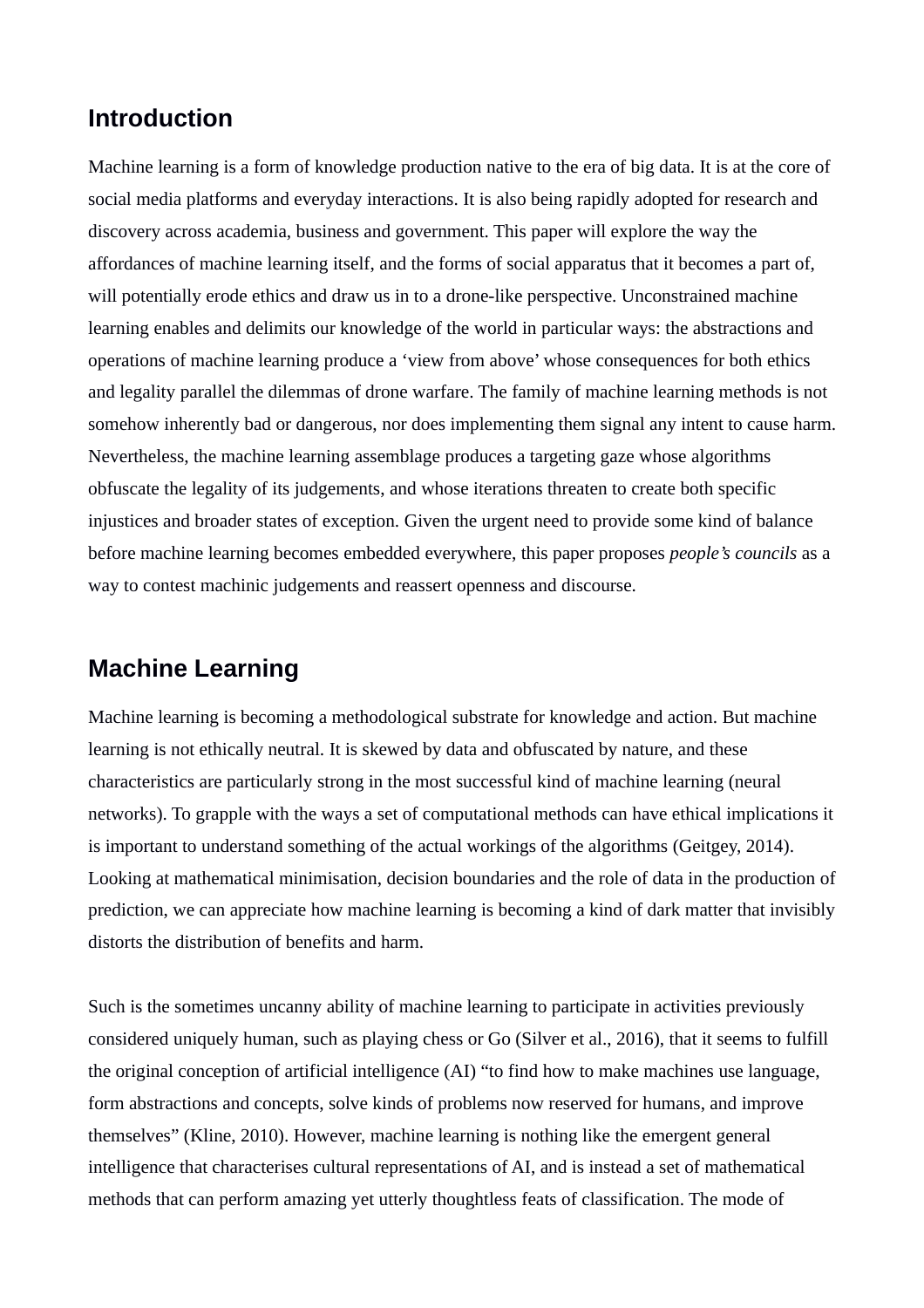operation of machine learning is to 'learn'; that is, when supplied with a large amount of input data and a corresponding set of targets it finds a function to map the features of the input data to the desired target outputs. Machine learning finds reproducible patterns in the data. Moreover, these patterns have predictive power in that they can predict the target value for new and unknown input. Thus machine learning is a form of numerical pattern finding with predictive power, prompting comparisons with science. But rather than being universal and objective it produces knowledge that is irrevocably entangled with specific computational mechanisms and the data used for the training.

The data used for training the algorithms is associated with a set of known labels or outcomes which are called the targets. The input features are weighted to optimise the function that maps the input to those targets. Imagine, for example, a training set consisting of clusters of green dots and red dots. They may represent the results of an MRI scan for cancer and the corresponding actual diagnosis (red or green), with the axes of the chart being the size and density of the observed tumour, and the green dots representing cases where the tumour was found to be non-malignant. The algorithm is fed the size and density of the tumours and told the target label of red or green in each case. Its task is to find a plausible decision boundary between them i.e. a line that separates the two kinds of dot and which can be used to classify future data points based on which side of the line they fall on. It's not an easy task because the boundary is not neat and the dots tend to mingle a bit. Mathematically, the algorithm calculates a *cost function*, which is a quantity representing how far each predicted result is away from the actual diagnosis for a given fit of the parameters. The power of machine learning comes from the iterative minimisation of this cost, such that the final fit works as well as possible across all the training data (Schutt & O'Neil, 2013). Thus, a humanly meaningful question ('is this tumour malignant?') is converted to an operation that computers are good at -- thousands and thousands of rapid and repetitive calculations. In the case of our dots, a well-chosen machine learning algorithm will find a boundary that makes the best job of dividing the positive and negative test results. There will always be false positives (classified as malignant, but not) and false negatives (malignant cases that are mis-classified) but the aim is to get a model that is statistically successful and can be applied to future test results.

The only thing that the machine learning knows about the world is the data that is fed to it. In one sense this accounts for its power, in that any problem which can be cast in a suitable numerical form can be tackled by the general family of machine learning algorithms. For the purposes of the mathematical minimisation, it doesn't matter whether the data represents house prices or terrorism suspects. Anything, in principle, can be 'data scienced'. However this is also an Achilles heel. With the input data we sweep in all the potential biases that lie behind its construction as data in the first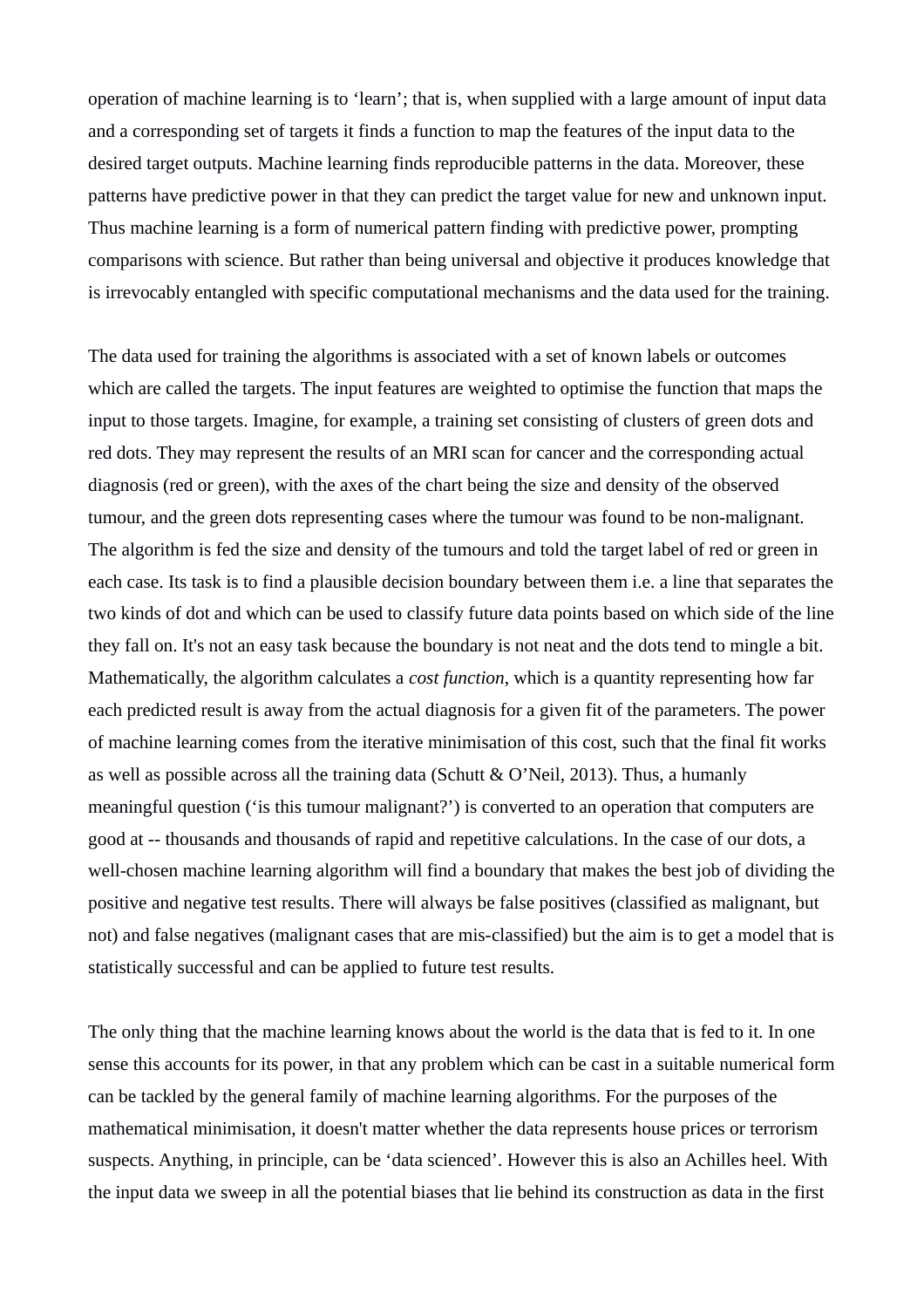instance. If the data is distorted by social prejudice then that is the pattern that the algorithm will learn (Lee, 2016). We have only to consider for a moment the way that algorithms powering predictive policing systems are trained on historical arrest and crime data and thus accumulate all the individual and cultural decisions about who to target for investigation and arrest. If there is discrimination embedded in the data then our machines will come to think our prejudices for us. If those machinic judgements are then used to target future activity, we have the technological reproduction of social discrimination (Brayne, 2017). The problem goes beyond straightforward racism or sexism, as data also inherits its ontology i.e. what gets constructed or counted as meaningful data depends on the worldview and assumptions of those defining the data (Boellstorff, 2013; Gitelman, 2012) - for example, whether depression is classified through biomedical symptoms or through people's experiences.

Machine learning brings with it another characteristic which can cause or obscure harm, which is the opaque nature of its decision making. As has been pointed out, machine learning depends on big data because the training set needs to be large enough to generate a useful predictive model. The features used by the algorithm are the different quantified aspects of the input which can be used to help find a pattern. It is not uncommon for the number of features to be in the hundreds or thousands. The methods also excel at finding patterns across diverse data by finding distant correlations that boost their predictive power. The more mixed the data the more options the algorithm has for weightings that optimise the overall fit. However, it can be hard to reverse this process in to human reasoning (Lipton, 2016). While in many cases the outcome is interpretable because the correlations seem to make some kind of sense, this is a form of post-hoc rationalisation. Based on our own experience, for example, it wouldn't surprise us that emails mentioning an unexpected lottery win and using terms like 'urgent' and 'money transfer' would be algorithmically classified as spam (Burrell, 2016), but the machine doesn't think that way because it doesn't think at all. It simply minimises a function applied over the whole input data set (in this case, bags of words extracted from emails) by carrying out thousands of matrix calculations very quickly.

The whole point about big data analytics is that the number and form of calculations that need to be carried out exceed the scale and complexity which people can comprehend directly. Otherwise there would be no need for the algorithms and there would be nothing new in the predictive potential of data science. There is no larger explanatory structure to fall back on because the outcomes are based on large scale correlations, not on logical causation. Thus there is no cumulative support for the proposed explanation from other non-falsified hypotheses, as there is in the physical sciences. While the operators of the algorithms may develop intuitions for what will work better in a specific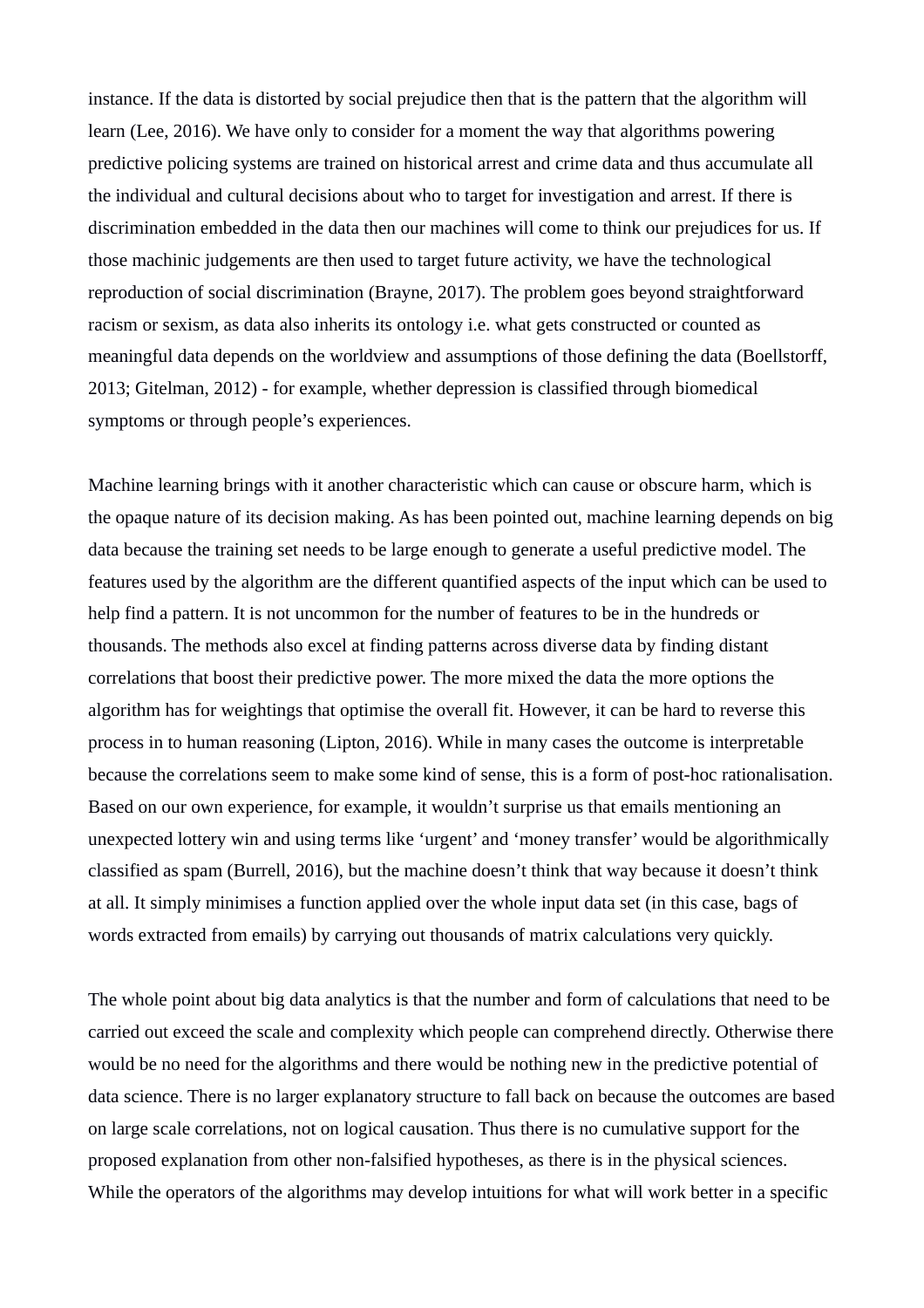case and why, and the outcomes are tested on known data and parameterised in terms of their accuracy, there is an opacity at the heart of the methods. If we can't understand exactly what is being weighed in the balance, it is very hard to tell under what circumstances harm may be caused or in what ways the operations might be unethical.

The particular form of machine learning that is currently achieving spectacular success and dominating the popular narrative about artificial intelligence is neural networks, also known as deep learning. Significantly for any discussion of ethics, neural networks are also the hardest to interpret in ways that make sense to people. To understand the impressive power of deep learning we can consider the task of recognising faces. While we might guess that computer vision would work adequately with the rigid and predictable pose of the passport photo, we have tended to think that recognising someone's face under different conditions of lighting, distance and angle, or even when the person has aged, is a uniquely human ability. A data set that has been used to test this assumption is known as Labeled Faces in the Wild (LFW), which consists of more than thirteen thousand images of well-known faces collected from the web. Like a giant tabloid newspaper it consists of multiple close up photos of these famous people under all sorts of conditions. The rates of human performance on the LFW data is excellent, as we might expect, with recognition rates of between 97.53% and 99.20%. But in a paper from 2015 a team from Google presented a deep learning system called FaceNet which achieved a record accuracy on LFW of 99.63% (Schroff, Kalenichenko, & Philbin, 2015). In other words, the algorithm is better at recognising faces than people are, which is somewhat uncanny. Similar leaps are being made or anticipated in many other areas. The core ethical problem behind this new superpower is that we can't really tell how neural networks come to their conclusions, which makes it very hard to know whether they are 'doing the right thing' or likely to cause harm to persons at some point.

While functioning neural networks have been around since 1958 (Rosenblatt, 1958) they are very much back in fashion because of their traction with messy, hard to parameterise problems like computer vision, speech recognition and self-driving cars. Their great leap forward comes from a combination of vast training datasets, courtesy of social media and our digitised lifeworld, and the availability of computer chips called graphic processing units (GPUs) that were originally developed for gaming but turn out to be very effective at the large matrix calculations because high quality 3D graphics have very similar requirements for massively parallel processing. The deep learning algorithm itself consists of different layers of nodes (or 'neurons'); each node is connected to all the nodes in the subsequent layers, all the way through to the final target layer. The cost function applies differing weights to these node-to-node connections. Training is carried out by the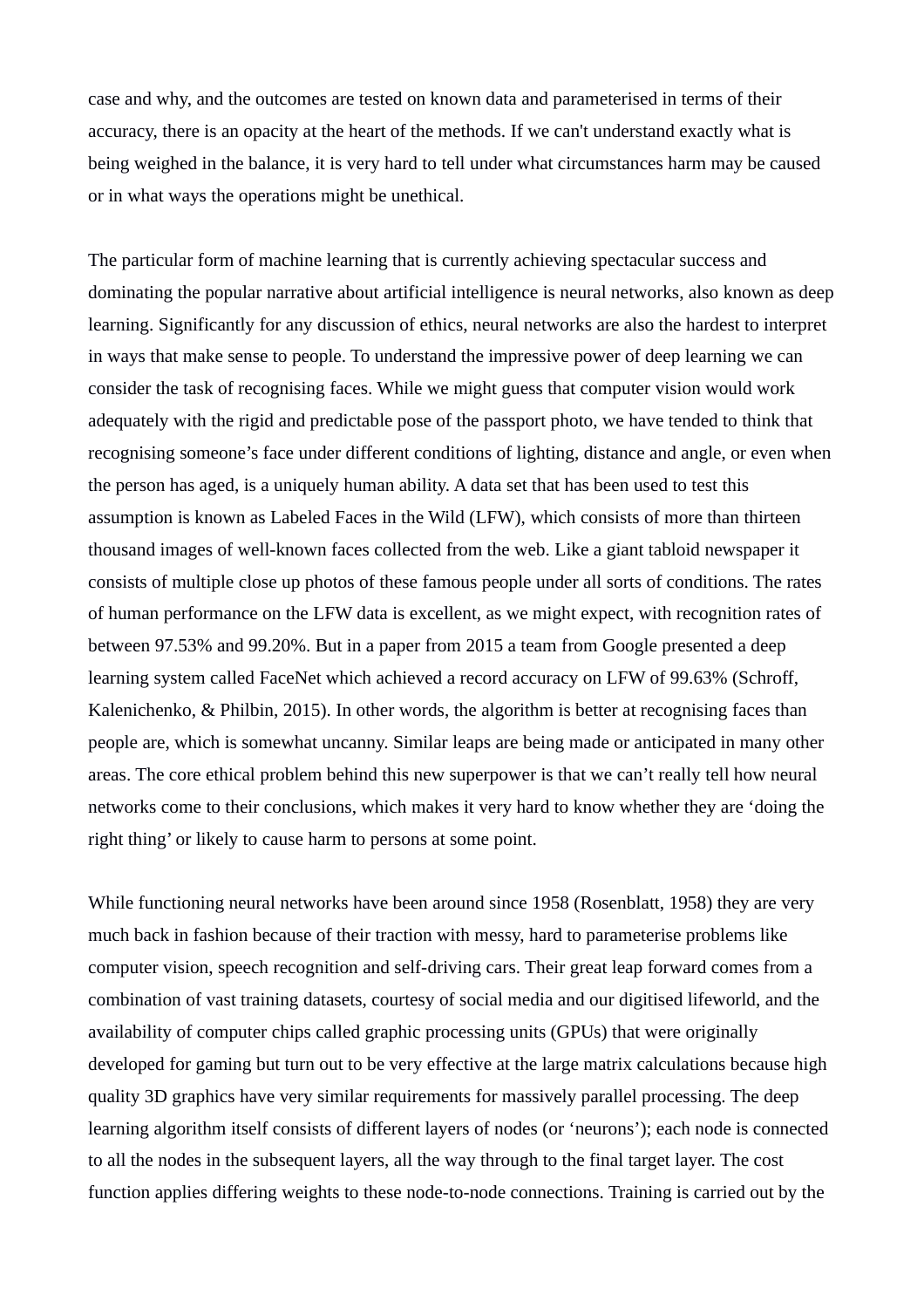massively parallel process of 'back propagation'; the gap between the prediction and the target values is fed back to neurons in the final layer, which makes a set of corrections and feeds them back to the layer before that, and so on (Nielsen, 2015). The process resembles a shuttle weaving connections across the threads on a steam-powered loom. There is no feature selection by the human operator (as there was in our tumour example, where size and density were the chosen features); the layers are force fed the input data and develop their own features through the weightings of connections between nodes. This is not a black box process; we can access the values of these weightings. The sometimes insurmountable challenge is to try to interpret these weightings in a way that is accessible to human reasoning. While we can form an intuition about some kinds of mathematics (such as the force, mass and acceleration in Newton's second law  $F = ma$ ) it can be hard to reverse the results of massively parallel minimisation in to a representational model of the external world. The results can be evaluated for accuracy by applying them to a new set of labelled test data, but calculating the number of false positives (i.e. data points that are wrongly classified) tells us nothing about the internal reasoning of the algorithm. Thus, deep learning transforms messy data at scale into testable predictions but sabotages the kind of questions we need to ask when assessing its ethical impact.

The predictive nature of machine learning promotes preemption, i.e. action that attempts to anticipate or prevent the predicted outcome. In a world overflowing with data, machine learning and deep learning are powerfully attractive. For any context where a lot is riding on uncertain outcomes, the lure of being able to peer through the fog of data and read off the probable future through computational pattern analysis comes to be almost irresistible. At the current time, it would be hard to think of an area of life that isn't under consideration for treatment by algorithmic methods. Some large companies analyse their organisational data this way to try to predict which employees are most likely to be next to leave (Silverman & Waller, 2015) while universities experiment with systems that predict which students are at high risk of failing a course. In Australia, the Security Risk Assessment Tool automatically determines the risk category of everyone being held in immigration detention centres, and decides whether they should be in manacles when they go for a hospital appointment (Bagshaw & Koziol, 2017). In the USA, the adoption of predictive policing systems like Predpol is becoming quite commonplace (PredPol, 2015). Both governments and private enterprise are developing algorithms to predict which parents are most likely to abuse their children (Keddell, 2015; Brown, 2016). Even in this small subset of examples it is easy to imagine the risk of possible harm arising from interventions based on the algorithmic predictions.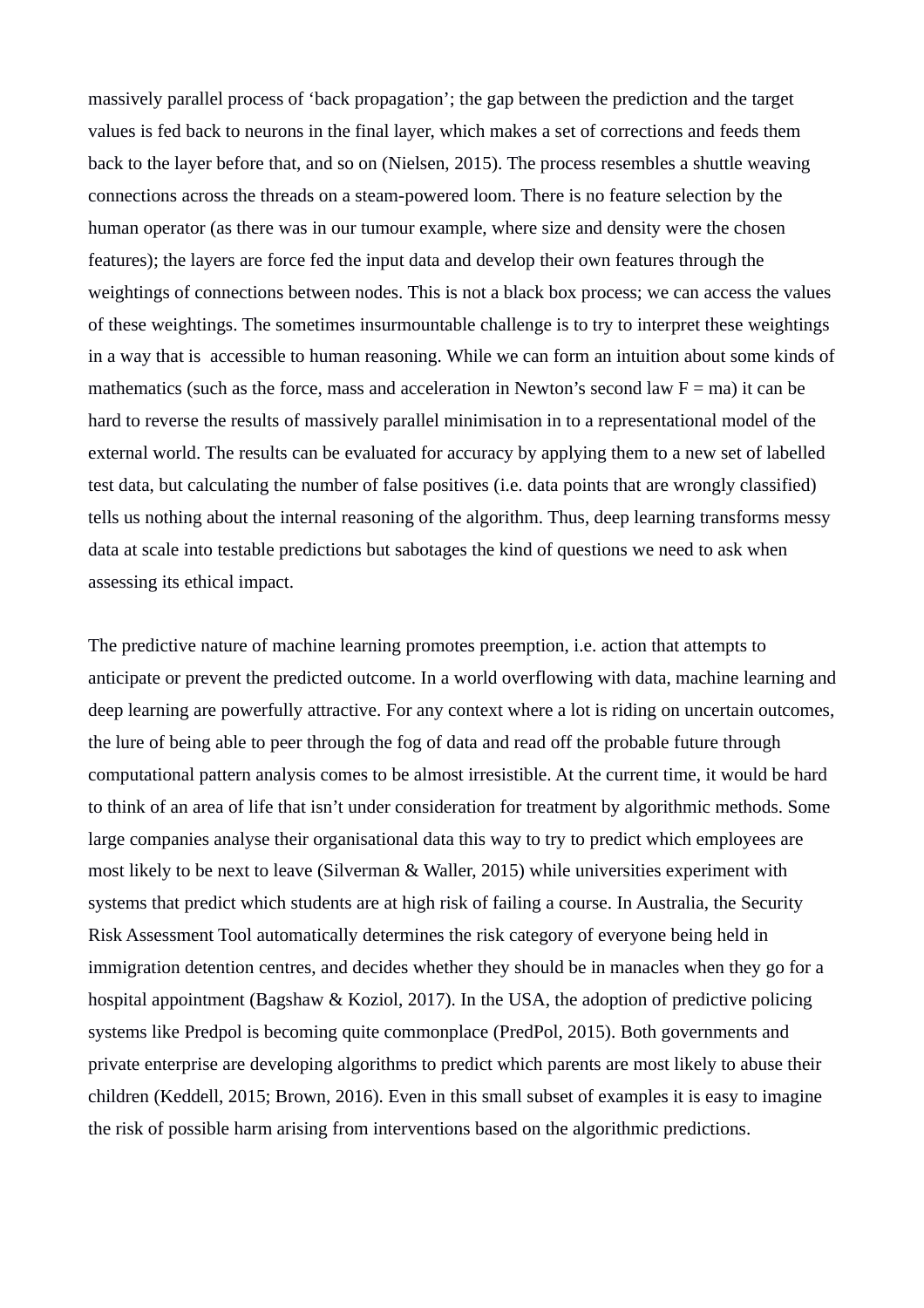As we have seen, machine learning is unlike the AI vision propagated by science fiction films like Blade Runner or the 'existential threat' invoked by Silicon Valley entrepreneur Elon Musk (Domonoske, 2017). It is a mode of calculative knowing that operates at the level of methodology and infrastructure as it classifies, makes predictions and constitutes its subjects. By its nature, machine learning is not generally visible to us; it is what happens to our data somewhere out of sight, after human actions have generated this data and prior to the social interactions that are shaped by its verdicts. This doesn't lessen the impact that it will increasingly come to have. The effect of machine learning embedded in methodologies and institutions will be of a kind of dark matter, invisible in itself but pulling other systems into new shapes around it. The methods of machine learning will bring to many areas of social enquiry a science-like power to predict and a political opportunity to preempt. But the opportunity to operate these methods ethically is obfuscated by the machinery itself. By absorbing the latent content of our data and basing insights on opaque and possibly non-interpretable 'learning' the algorithms become actors that make ethical decisions for us in ways that are hard to challenge. We are approaching the machinic production of ethics.

# **Machinic Production of Ethics**

The usurping of ethical agency by machine learning can be explained by looking at the ways that the affordances of machine learning erode consent and the avoidance of harm, and impact notions of justice and due process. The flow of data through the code produces classifications and inferences, affects how people are treated, and opens up future possibilities of unintended consequences (Markham, 2017). More, machine learning dismantles the 'human subject' as a useful concept for ethical treatment and reconstitutes it instead as means of targeting.

Recent studies provide strong evidence that machine learning models can also absorb discrimination, which is then perpetuated by their predictions. For example, word embedding is a method to represent text data as vectors and is used in many machine learning and natural language processing tasks. These vectors are sets of numbers that capture the semantic relationships between words (Colyer, 2016). A recent study of the word embeddings in Google's widely used Word2vec, derived by a neural network from a Google news corpus of three million words, shows that it is intransigently sexist. For example, querying it for the word that satisfies the relationship 'man is to doctor as woman is to x' returns 'nurse', while 'man is to computer programmer as woman is to x' gives x as 'homemaker' (Bolukbasi et al, 2016).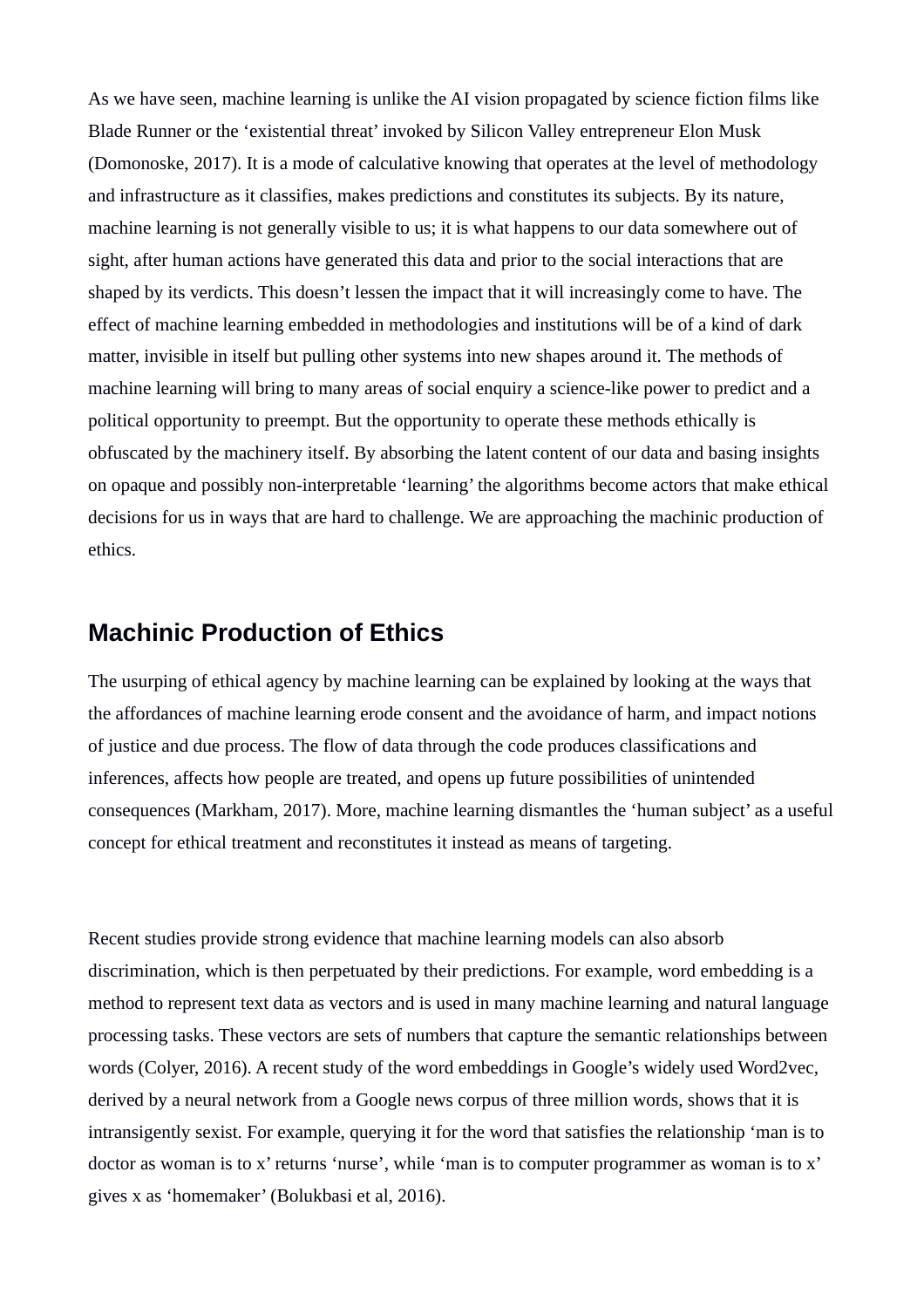The Tuskegee syphilis experiment highlights the dangers of embedded discrimination. The untreated progression of syphilis in African-American men in rural Alabama was studied over decades while the men were deceived in to believing they were receiving free health care and treatments. Begun in the 1930s, the experiment was allowed to run for forty years before a whistleblower made it public in 1972 and public outrage closed it down (Brandt, 1978). Partly as a result of the Tuskegee experiment the US government established the Office for Human Research Protections and set up Institutional Review Boards to vet research proposals in universities and hospitals (Office for Human Research Protections, 2009).

However, algorithmic methods escape oversight when the abstraction inherent in machine learning make it seem that there is no direct relationship to human subjects. The vast majority of academic research on machine learning and neural networks is not seen as requiring ethics review. Even where the data has been generated by or about some aspect of people's lives, the apparent distance of the data point from the human or the fact that it is 'already public' or covered by some Terms of Service not only makes it difficult to see it as having ethical problems (what Markham & Buchanan call the 'distance principle', 2016), but also puts it outside the purview of most Institutional Review Boards (Leetaru, 2016). But, as we shall see, the reconstitution of the distant subject as target is part of the ethical impact of machine learning.

Machine learning is only effective when the training data sets are large enough. The ethical question of consent is marginalised by this need for scale. Moreover, big data analytics benefit from using heterogeneous sources; the pattern finding mechanisms excel at finding correlations across not only vast but also varied sets of data. Payday loans companies like Wonga claim to use hundreds different data points varying from mouse click patterns to social media friendships to make rapid algorithmic lending decisions (Morozov, 2013). It is impossible to know in advance what purposes particular data will eventually be put to, and whether that will cause harm. One thing that we can say with reasonable certainty is that the unconstrained application of machine learning will impact our notions of justice. In particular, the preemptive interventions that flow from predictive machine learning run counter to due process. While the basis of most extant legal systems is 'presumed innocent until proven guilty', it is a principle that is bypassed by the operation of algorithmic prediction. "Big data enables a universalizable strategy of preemptive social decisionmaking. Such a strategy renders individuals unable to observe, understand, participate in, or respond to information gathered or assumptions made about them. When one considers that big data can be used to make important decisions that implicate us without our even knowing it, preemptive social decision making is antithetical to privacy and due process values." (Earle & Kerr, 2013).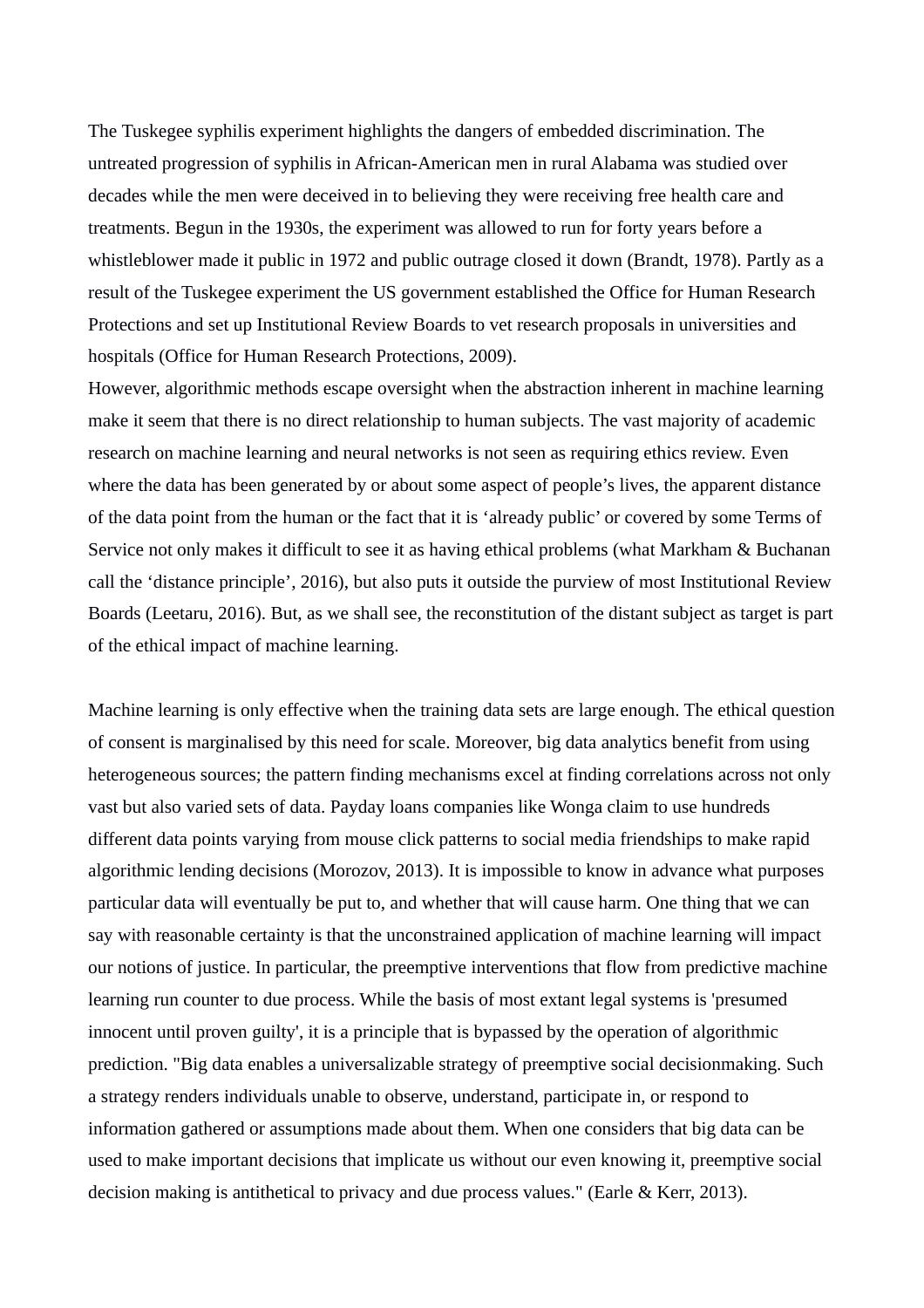These same methods are also productive of the situations that Miranda Fricker calls 'epistemic injustice'. One kind of epistemic injustice is testimonial injustice, where prejudices cause people to "give a deflated level of credibility to a speaker's word" (Fricker, 2007). In a world where the production of knowledge and truth is increasingly deferred to algorithms, mathematical predictions may be given a higher weight that the subject's own version of events, were that even to be sought in the first place. The other kind of epistemic injustice is hermeneutical injustice, "a kind of injustice in which someone is wronged specifically in her capacity as a knower". Fricker points to this as the kind of injustice experienced by social groups who lack the resources to make sense of their own experience.

In the world of big data the set of social groups whose life patterns will be authoritatively interpreted by distant machines is growing ever larger, including those at the sharp end of social provision such as 'troubled families' (Portal Analytics, 2017). Not only do the methods affect justice in a general sense, they are also being increasingly applied in direct juridical contexts. The dispute between nonprofit investigative journalism organisation ProPublica and Northpointe, the company whose software assigns risk scores to defendents awaiting trial (and thus influences whether they are released on bail) is a case in point. Northpointe say that their algorithm is fair and not racist because defendents given a risk score of seven have the same likelihood of reoffending (60 percent of white defendants and 61 percent of black defendants). ProPublica point to the unfairness that among defendants who ultimately did not reoffend, blacks were more than twice as likely as whites to be classified as medium or high risk (42 percent vs. 22 percent) (Corbett-Davies, Pierson, Feller, & Goel, 2016), meaning that they receive harsher pre-trial bail conditions. It is mathematically impossible for a machine learning algorithm to achieve both types of fairness in a situation where the re-arrest rate for black defendents is higher, which links in turn to the likelihood of heavier policing in black neighbourhoods and the possibility of bias in the decision to make an arrest. It is becoming apparent that the questions of fairness and justice that are entangled with computational methods are unsolvable at the level of the machinic methods themselves.

The form in which machine learning reconstitutes its human subjects is central to understanding the collateral damage to ethics. When dealing with internet and our digitalised lifeworld the tendency is to consider human subjects when the data is collected directly from people through some online interaction, but not when working with points that were collected from the general firehose of social and infrastructural data. This is obviously questionable in terms of privacy, given the number of times since the AOL search query release of 2006 (Barbaro & Jr, 2006) that 'anonymous' internet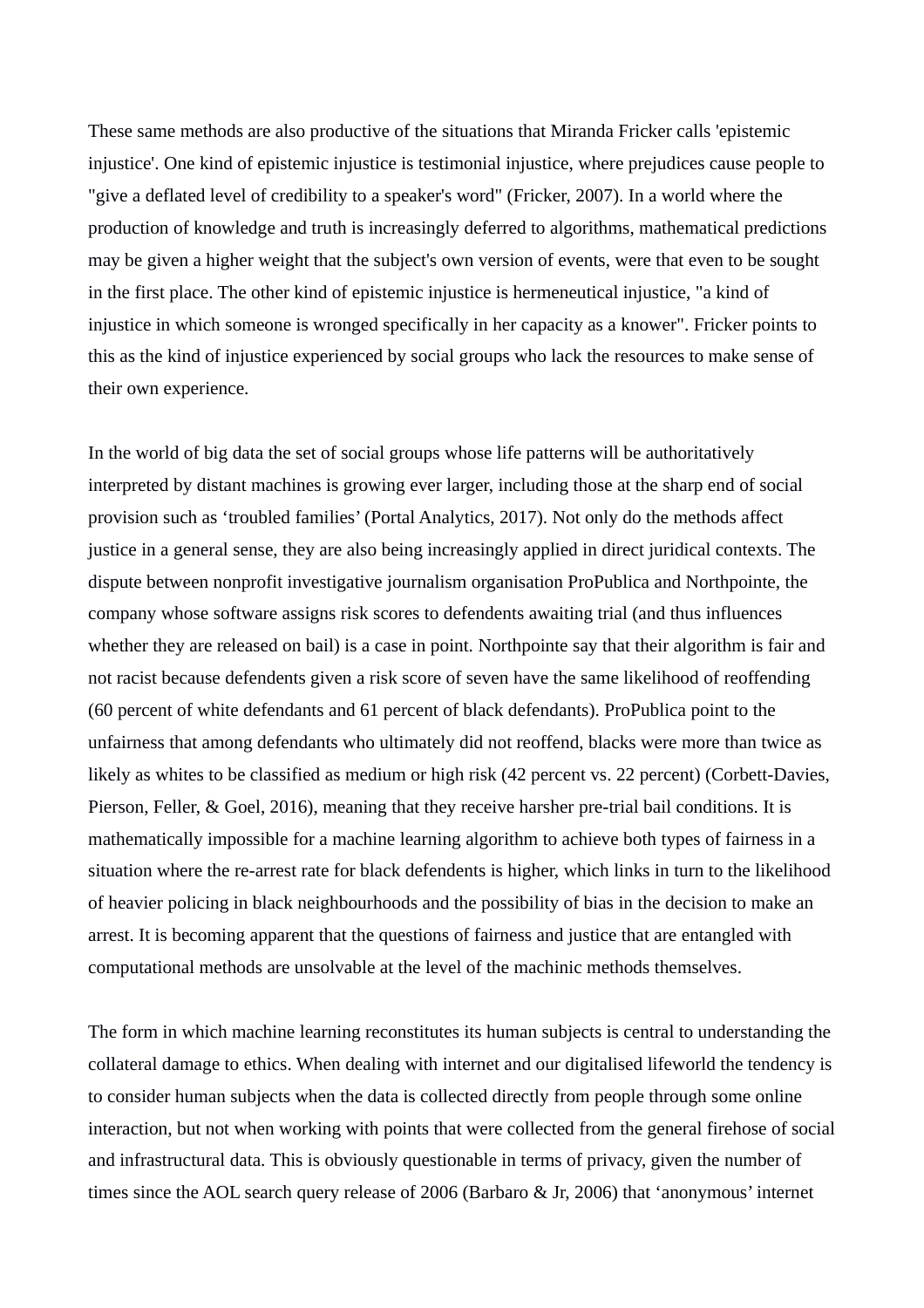data turns out to have potentially harmful impacts on individuals. The emergence of big data has fuelled the debate about the centrality of human subjects to ethical assessments (Metcalf & Crawford, 2016).

Machine learning reverses the trajectory of data's journey away from its individual point of origin. It absorbs all manner of diverse and apparently insignificant data, all the way down to the level of single words and pixels, and uses these to target specific categories of subjects or to detect those who are anomalous to normative patterns. The raw material of this process corresponds to Deleuze's notion of 'dividuals' in that we are not working with whole human subjects but digitised fragments and moments: "We no longer find ourselves dealing with the mass/individual pair. Individuals have become 'dividuals,' and masses, samples, data, markets, or 'banks'*"* (Deleuze, 1992).

Deleuze was writing in relation to 'societies of control' as the successor form to Foucault's disciplinary society. Disciplinary societies are constructed around a relationship between the individual and the mass, whereas societies of control are articulated through the dyad of dividuals and databases. Rather than incarcerating individuals, the focus of control is on processes operating continuously across the space of social interactions. On this basis it may seem like machine learning will manifest as another iteration of the society of control, but that does not adequately account for its algorithmic gaze.

The wide-area view of machine learning hovers high above the flow of data, attempting to force fit the snippets of information in to patterns that represent its target. In the higher dimensional space of the computer's model we reappear as pathways, as vectors pointing in a particular, predictive direction. Not individuals as such, but not simply fragments of data aggregated by a database query, the subject is woven in to a silhouette perceptible by the machine. As Gregoire Chamayou puts it, "The production of this form of individuality belongs neither to discipline nor to control, but to something else: to targeting in its most contemporary procedures, whose formal features are shared today among fields as diverse as policing, military reconnaissance and marketing. It might well be, for that matter, that we are entering targeted societies" (Chamayou, 2014).

# **The Drone Perspective**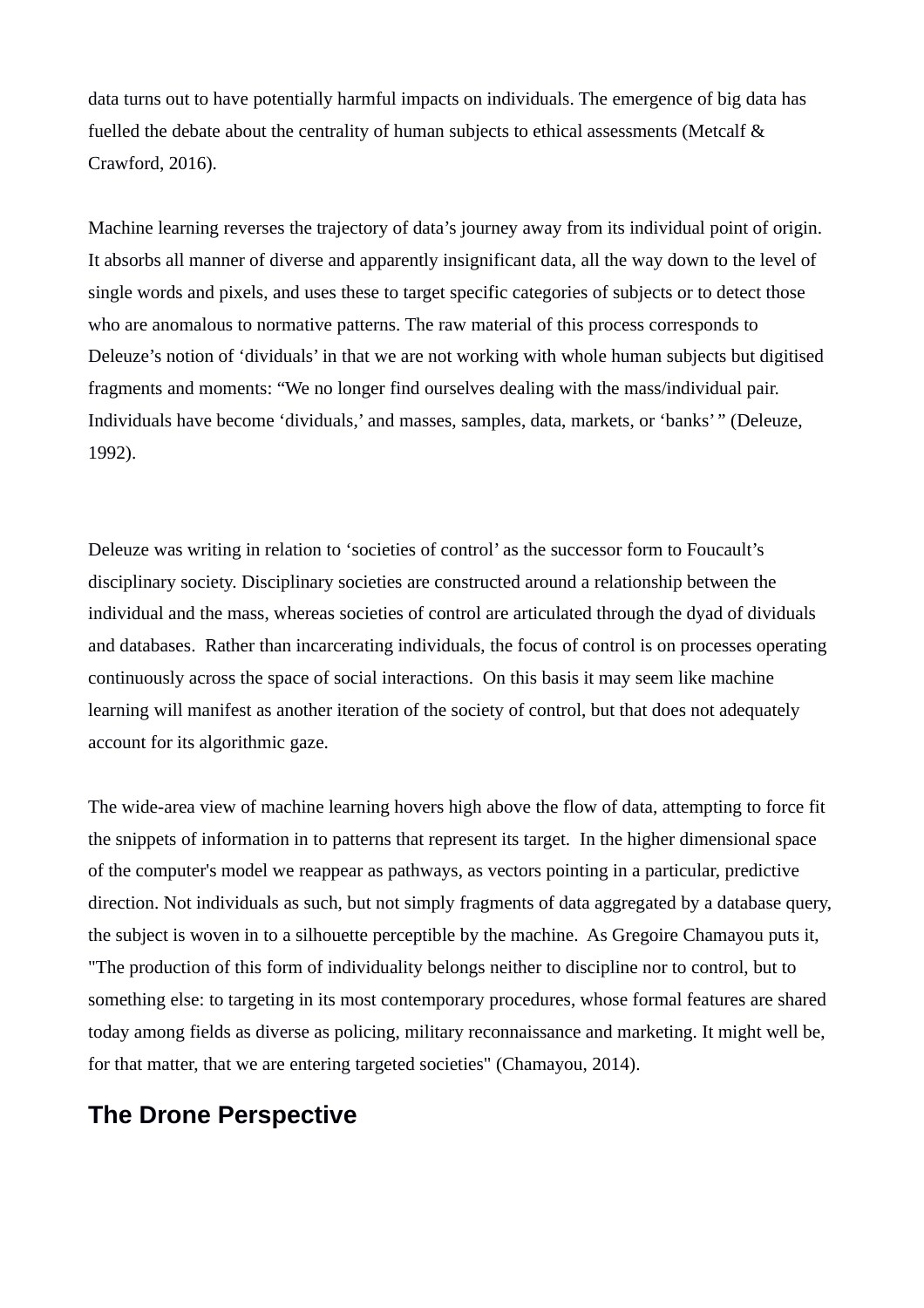The transformation of analog experience into data is a process of abstraction, which carries its own problems (Markham, 2013). Machine learning elevates abstraction (Wing, 2008) to an ethos, an orientation to everyday life. While the knowledge produced by machine learning is drawn from correlations rather than causations, it can appear to reveal a hidden mathematical order in the world that is superior to our direct experience (McQuillan, 2017). By seeming to promise an objective mathematised view based on hard data it resembles the scientific standpoint, the 'view from above' that is founded on a disembodied claim to a universal as well as objective knowledge (Haraway, 1988). The assumption of this privileged knowledge serves to justify intervention. The algorithmic eye stays permanently on station, each data point contributing to a panoramic view of its milieu, its models fitting observed activity in to the patterns it has been tasked with targeting in a way that is perceived as objective, as expressive of a higher order of knowing.

Machine learning, as a method of algorithmic targeting that has ethical consequences, risks inducing a drone perspective on the world. The drone perspective combines a privileged view from above with interventions of dubious legality. As with military drones, it is an orientation to action based only on patterns, whose determinations become self-justifying. The actual drone operations of the US Joint Special Operations Command (JSOC) are frequently based on 'pattern of life analysis', a term that describes the accrual over time of observations, signals intelligence and social media data that reveal distinctive patterns in a subject's life. These that are then compared with signatures of activity that would justify a strike (U. S. Joint Forces Command, 2012). Drones are targeted to carry out signature strikes based on a target's patterns of behavior but without knowing that target's identity (Shane, 2015), sometimes killing militants but often killing civilians (Gregory, 2012). The legality of any of these targeted strikes is deeply disputed as the policy appears to violate both international humanitarian law (the 'laws of war') and international human rights. The former head of the International Legal Division of the Israeli Military Advocate General's Office justified targeted drone killings on the basis that "If you do something for long enough, the world will accept it. The whole of international law is now based on the notion that an act that is forbidden today becomes permissible if executed by enough countries... International law progresses through violations" (Feldman, 2009). Without urgent attention to the ethical challenges, the social interventions of machine learning will also tend to normalise actions of ambiguous legality. The models will iterate over the injustices embedded in their training data while potentially adding more through their own opacity. This construction of targets forestalls discourse, explanation or the judgement of peers.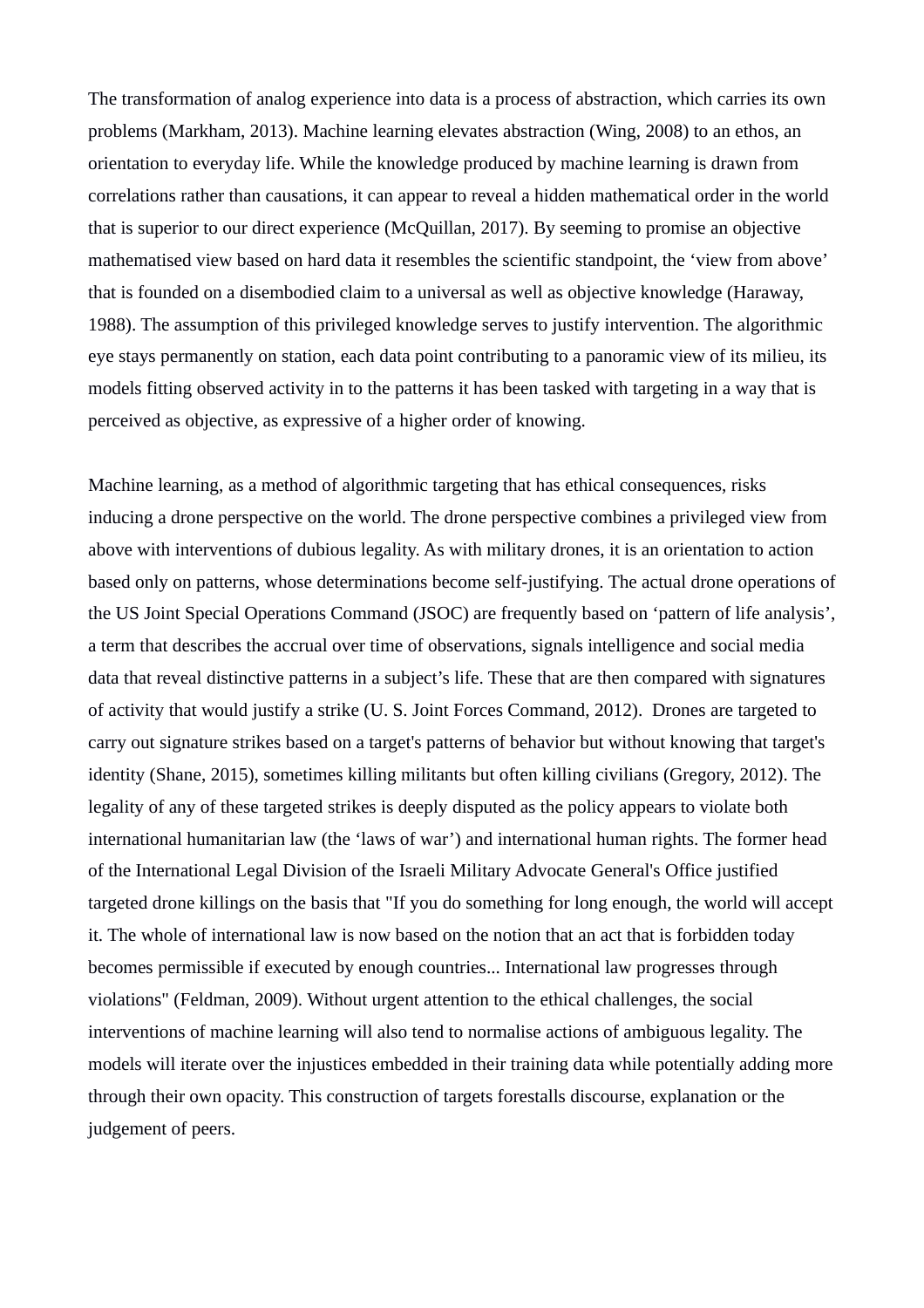The notion of algorithmic governance (Rouvroy, 2013) is changing from a topic of philosophical speculation to something that we will have to wrestle with on a day to day basis. The allure of big data (the 'new oil'), the promise of smart infrastructures, and the post-austerity drive for large scale efficiencies and cost-savings makes algorithmic decision a default option for government. For example, Australian social security law states that "A decision made by the operation of a computer program under an arrangement made under subsection (1) is taken to be a decision made by the Secretary" (Elvery, 2017). Under this legislation, the Centrelink 'robodebt' algorithm has made decisions about overpayment of welfare benefits that resulted in debts being raised against thousands of individuals. While it has become clear that these algorithmic signature strikes often make mistakes, the burden of proof has been shifted onto the claimants to dispute it in each case while, in the meantime, they must pay off the debt or risk imprisonment.

Living under the gaze of the drone is to live in a 'state of exception' (Saif, 2016). The state of exception, as discussed by Giorgio Agamben, is a situation where law, rights and political meaning to life are suspended. It is the reduction of citizens to 'bare life' - a biological existence without civic existence (Agamben, 2005). While the consequences of machine learning in research and practice will usually emerge at a more prosaic level, their operations share another characteristic with these extrajudicial spaces. Agamben describes the topological structure of the state of exception as 'being-outside and yet belonging', which is also a good description of the operations of machine learning as ethically 'other' within the knowledge or governance structures they inhabit. The effect of ethically dubious and extra-legal machine learning is likely to be the production of partial states of exception (McQuillan, 2015). When patterns of life are understood as expressive of personal decisions, the process of identifying target individuals and groups as making risky or irresponsible choices encodes a divisive discourse, an 'us and them' perspective that justifies exclusion.

As can already be seen in current applications of big data analytics, algorithmic exclusion will be the calculative framework for the future of education (Selinger, 2015) and employment (Gee, 2017). People will be excluded from opportunities without ever knowing why, or having a chance to contest it. Of course, the affordances of machine learning will also be embraced by explicit operations of exception. In July 2017, the U.S. Immigration and Customs Enforcement (ICE) hosted an 'industry day' for tech companies, seeking an overarching vetting machine 'that automates, centralizes, and streamlines the current manual vetting process while simultaneously making determinations via automation if the data retrieved is actionable' (Biddle & Woodman, 2017). The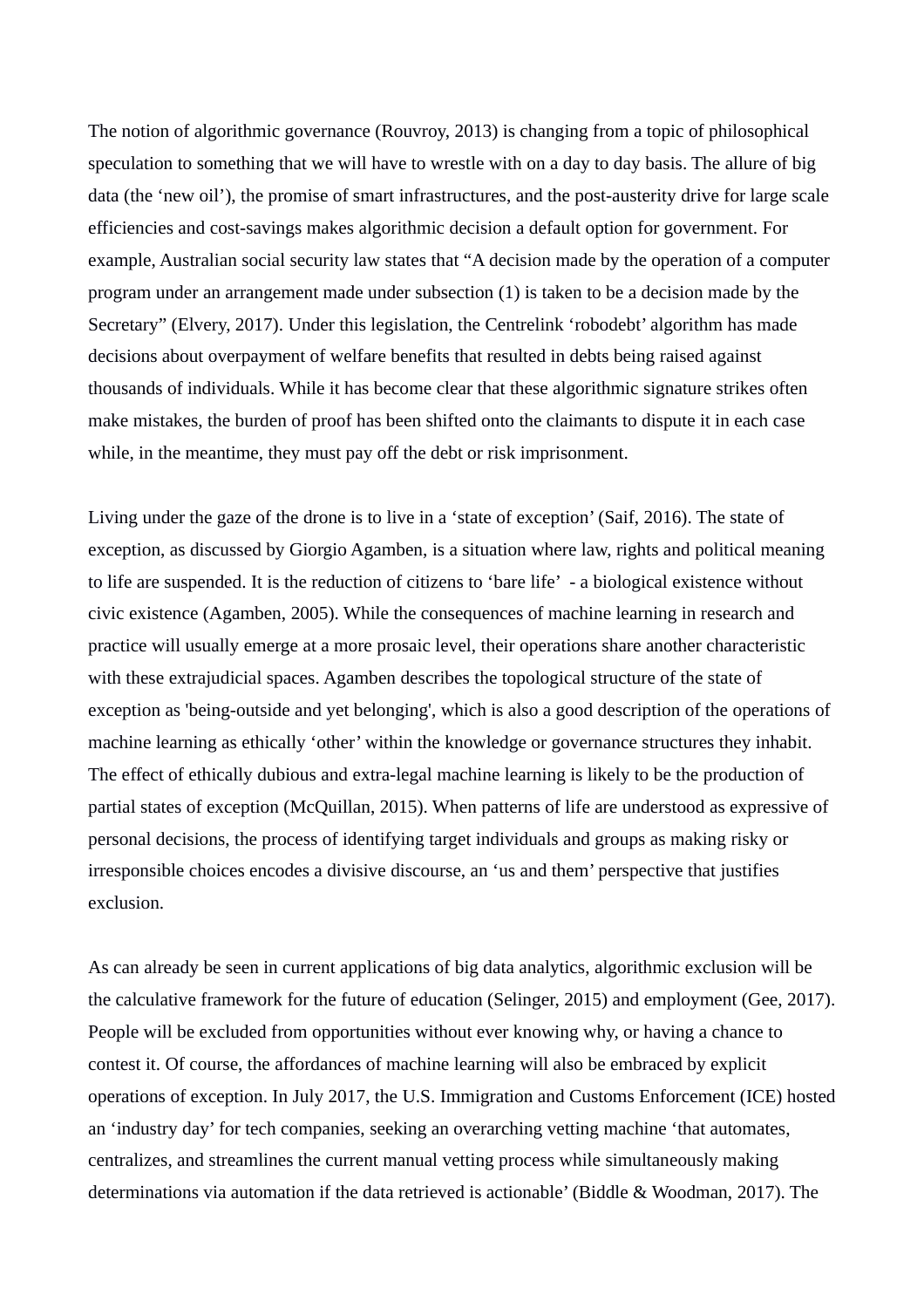system must 'determine and evaluate an applicant's probability of becoming a positively contributing member of society' and 'predict whether an applicant intends to commit criminal or terrorist acts after entering the United States'. This also shows the breadth of data that is swept into AI analytics as, according to the slides from the ICE presentation, 'The Contractor shall analyze and apply techniques to exploit publically available information, such as media, blogs, public hearings, conferences, academic websites, social media websites such as Twitter, Facebook, and LinkedIn, radio, television, press, geospatial sources, internet sites, and specialized publications with intent to extract pertinent information regarding targets'. Under the targeting gaze of so-called AI, states of exception will move from the edges of social experience to the centre.

## **People's Councils**

The ethical implications of an emerging drone perspective in the operations of machine learning demand an urgent response. This paper proposes that people's councils provide a structure that counterbalances those aspects of machine learning that are toxic to ethics. While this is a speculative proposition, historical examples illustrate how people's councils could restore collective subjectivity and agency in the context of advanced technologies. It is suggested that the benefits of this approach also help tackle the imbalance between action and automaticity that make social machine learning problematic in the first place.

Most of the discussions around the datafication of society focus on privacy, but the ethical problems raised by machine learning are primarily issues of justice. The suppression of discourse and the inability to debate and contest the epistemology of the machines' models challenges both rights and fairness. It may be that some amelioration is to be found at a technical level by setting an algorithm to catch an algorithm, in that the data used for training can be mangled by one operation of machine learning to make sure that another can't find within it any proxies for race, gender or other protected category (Zemel et al, 2013). But trade-offs in fairness, such as those surfaced by the COMPAS parole system, can't be resolved at the level of calculation and must instead be part of a values-led discussion. The drone perspective is not simply an algorithm but an apparatus, that is, a combination of tools, protocols and institutions. Ethical decision-making in a social setting is a deliberative process, best informed by a rich understanding of context that can only come through involving the subjects as participants. Countering the drone perspective, the distanced targeting from above, requires something radically democratic.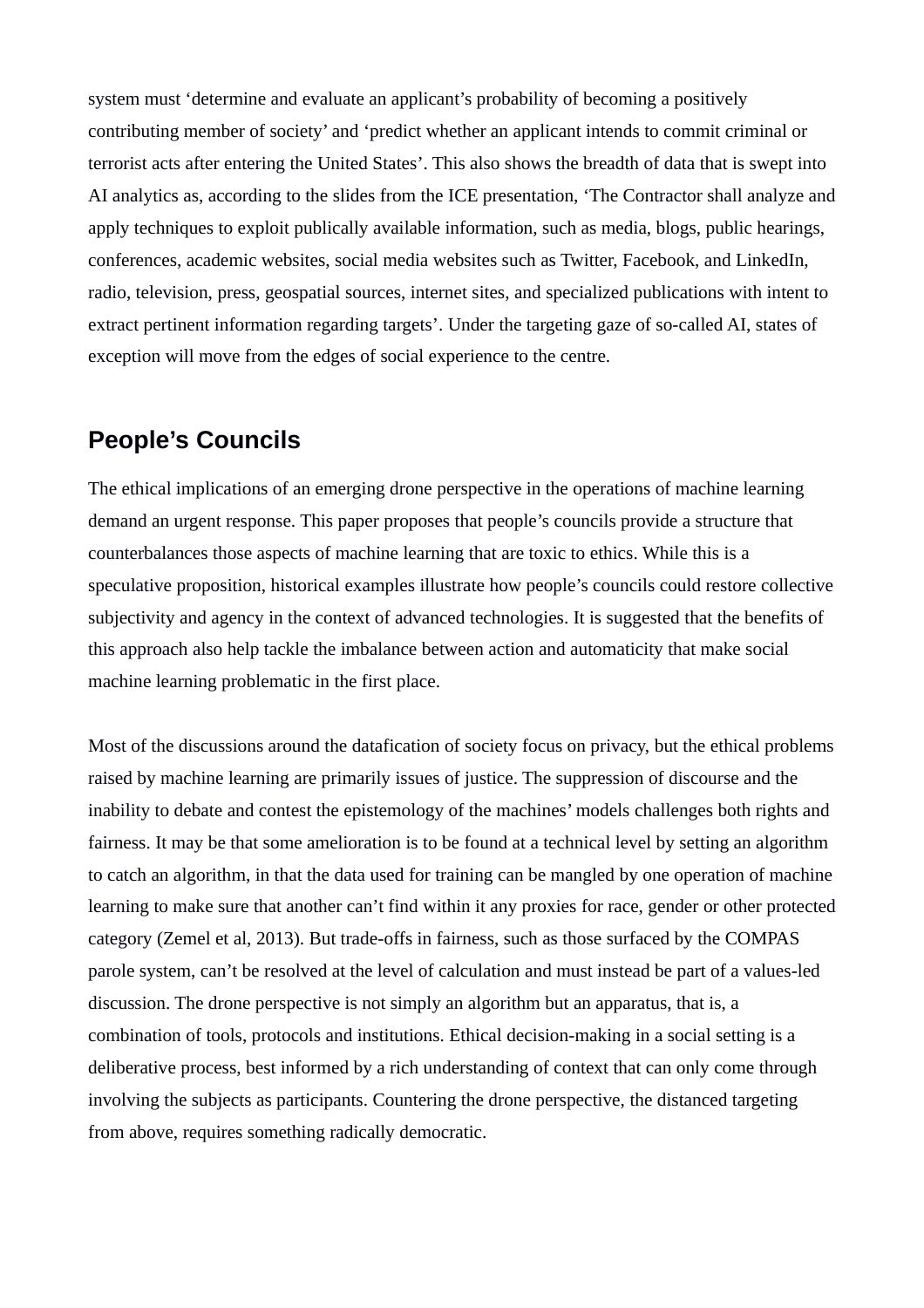The proposal here is that machine learning can be ethically reclaimed by combining it with the democratic structures of people's councils. People's councils are bottom-up, confederated structures that act as direct democratic assemblies, based on the face-to-face democracy of the Athenian ekklesia (popular assemblies) (Ober, 1993). These forms of assembly are horizontal structures in which everyone has an equal say about the matter being decided. Setting up people's councils for ethical machine learning means countering lack of consent with democratic consensus, replacing opacity with openness, and reintroducing the discourse that defines due process. The establishment of people's councils in contexts where people are severely impacted by machinic decisions mobilises a distributed form of democracy as a way to contest distributed algorithmic governance. It is likely that the councils operating on the same or similar topics (borders, education or social care, for example) would confederate; that is, form regional councils based on a system of recallable deputies (Biehl & Bookchin, 1997). The principle is to consciously adopt structures that reverse exclusion and exception. People's councils are a refusal to be rendered as 'dividuals' or to be reconstituted as targets, and instead to collectively question and challenge decisions made by machines. Machine learning represents one of the highest historical forms of the abstraction of social relationships, and needs to be counterbalanced by the unmediated relationships of popular assemblies.

The histories of different forms of people's councils offer insights into how and why we might use them to reintroduce ethics into machine learning. Take for example patients councils, a creation of the mental health users movement (Rogers & Pilgrim, 1991). In traditional psychiatric settings the 'patient' is constructed as the by-product of the clinical gaze. Users of mental health services have typically experienced both epistemic injustices (in the denial of their own account of their experiences) and more direct suspensions of their civil rights in the name of superior objective knowledge. Over the decades since the civil rights movements, as part of their wider struggle to be people rather than passive collections of symptoms, patients councils have been one of the tactics that users and survivors have successfully deployed to ensure that their accounts are considered alongside the versions of the psychiatric professionals (Survivors History Group, n.d.). By means of patients councils, service users have reconstituted themselves from diagnosed 'dividuals' to collective actors whose opinions count. A very different historical example highlights the potential for people's councils to turn complex technological system away from destructive ends.

In 1976 a Combined Shop Stewards Committee made up of shop floor workers produced an alternative corporate plan for Lucas Aerospace that advocated the production of socially useful products instead of weapons ('The Lucas Plan', 2016). Ideas prototyped by the workforce included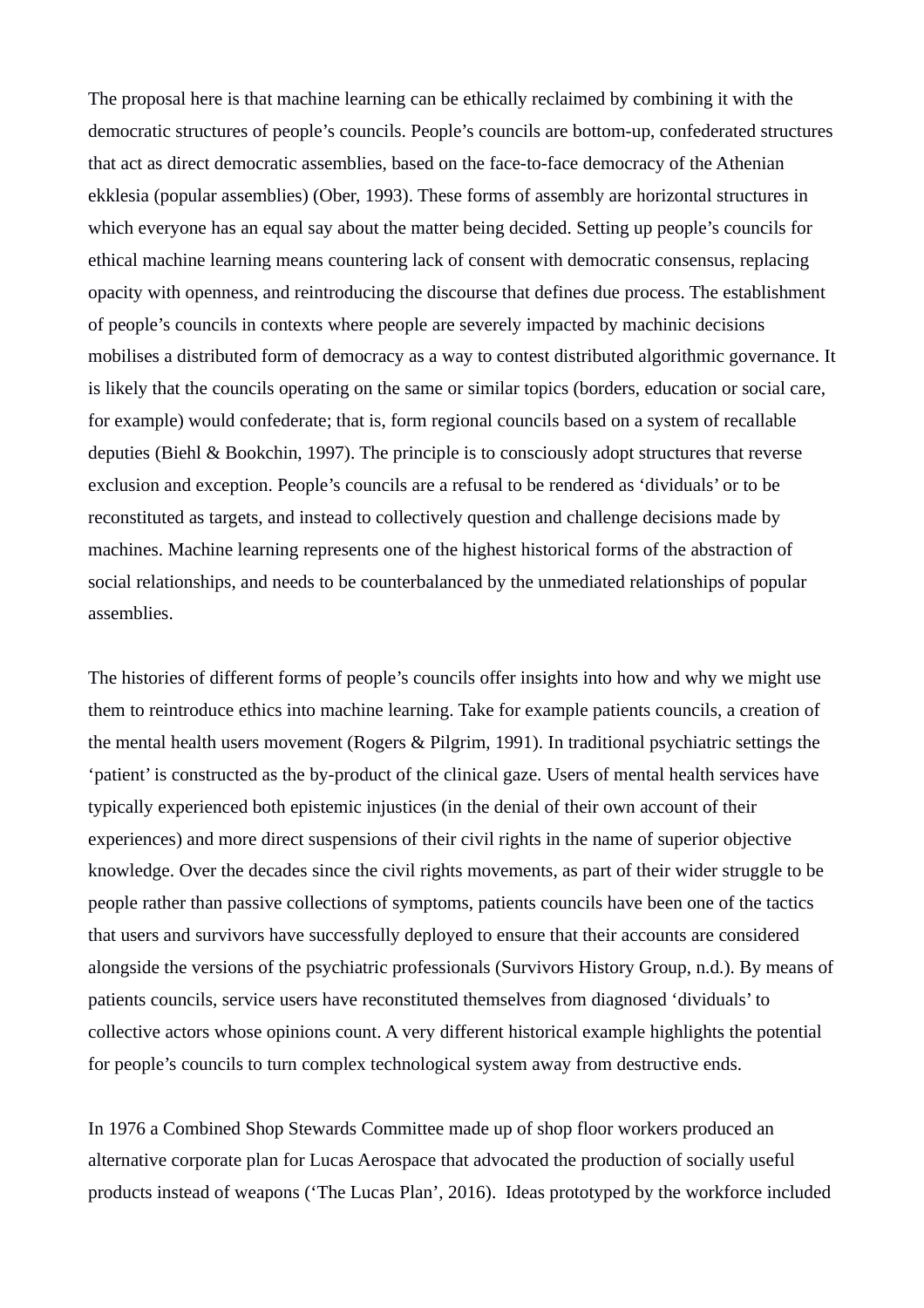heat pumps, solar cells, wind turbines and hybrid power packs for vehicles. The energy and determination of the popular committee were captured in a documentary made for the Open University in 1978 (Open University, 1978). While the management of the time rejected the plans, many of the ideas have become mainstream forms of sustainable technology. Patients councils and the Lucas committee are instances of face-to-face structures that restored fairness and a wider concern for wellbeing to technocratic and potentially toxic contexts.

The risk that comes with the new powers of machine learning is that we become embedded in patterns that deepen harm. Nested deep learning systems will set up circulations and recursions, loops of self-justification where interventions in world modify the next wave of training data, reinforcing patterns and potential discriminations (Mackenzie, 2015). In her book 'The Human Condition' Hannah Arendt critiqued the instrumentalism and cycles of social reproduction that she saw as already characterising the industrial society of the post-war years. "If we see these processes against the background of human purposes, which have a willed beginning and a definite end, they assume the character of automatism. We call automatic all courses of movement which are selfmoving and therefore outside the range of willful and purposeful interference" (Arendt, 1998 p151). In so-called AI we are introducing new processes which are self-moving and which partially evade purposeful interference. Arendt's critique of our world view reads as a diagnosis of machine learning, where "real relationships are dissolved into logical relations between man-made symbols".

The ethical challenges we face don't come from the substitution of humans by machines but from the computational extension of existing social tendencies. A society which uncritically absorbs machine learning deepens its automaticity. Arendt also pointed to people's councils as historical spaces where these tendencies were inverted, and noted that they arise at times of urgent need (she referred to Hungary 1956 as an example contemporaneous with her book). In particular, she saw them as the renewal of face-to-face democracy and as spaces for 'action'. In Arendt's philosophy, action stands as the alternative to instrumentalism and thoughtless process. An action, for her, is fundamentally a beginning. "Man does not so much possess freedom as he, or better his coming into the world, is equated with the appearance of freedom in the universe; man is free because he is a beginning..." (Arendt & Kohn, 2006). What she saw as action is exactly that the opposite to the patterns of life paradigm; action is the beginning which happens "against the overwhelming odds of statistical laws and their probability" (Arendt, 1998, p. 178). Thus, to argue for people's councils is not only to advocate for direct democracy in the social application of machine learning, but to reclaim spaces for ethical action from generalised thoughtlessness and automaticity.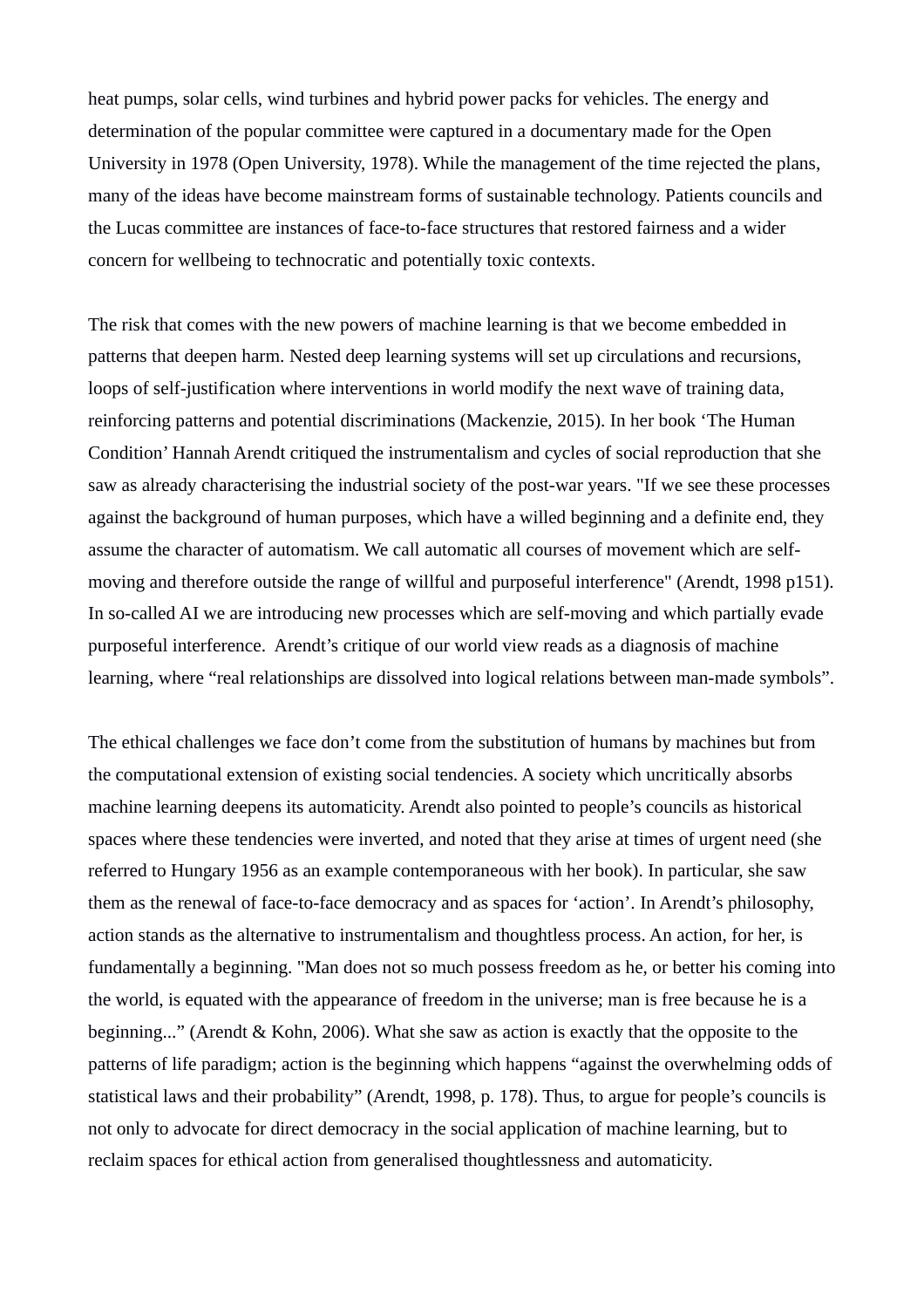# **Conclusions**

Dealing with the ethical consequences of machine learning is not a simple matter. We have seen that the methods of machine learning are entangled with ethical side effects prior to their activation, through training data, during their development, through opacity, and in practice, through the assemblages of institutions and ideas that form around them. Academia and wider society have laid down ethical principles as a way to ward off a repeat of bitter historical events, but it certainly seems that these will be eroded by uncertainties about consent, harm and even what constitutes a human subject. Unconstrained machine learning can become a drone perspective, a targeting gaze that blurs legality and divides the social along decision boundaries of 'us and them'. How this can be counterbalanced is an open question; this paper proposes the model of people's councils, horizontal and inclusive structures for democratic deliberation. The aim is to create structures where those affected can contest machine decisions through the collective refusal of automaticity.

#### **References:**

- Agamben, G. (2005). *State of Exception*. (K. Attell, Trans.) (1 edition). Chicago: University Of Chicago Press.
- Arendt, H. (1998). *The Human Condition*. Chicago & London: University of Chicago Press.
- Arendt, H., & Kohn, J. (2006). *Between Past and Future* (Revised edition). New York: Penguin Classics.
- Bagshaw, E., & Koziol, M. (2017, August 27). Computers replace humans in assessing danger of inmates in immigration detention. *The Sydney Morning Herald*. Retrieved from http://www.smh.com.au/federal-politics/political-news/computers-replace-humans-inassessing-danger-of-inmates-in-immigration-detention-20170825-gy4i19.html
- Barbaro, M., & Jr, T. Z. (2006, August 9). A Face Is Exposed for AOL Searcher No. 4417749. *The New York Times*. Retrieved from http://www.nytimes.com/2006/08/09/technology/09aol.html

Biddle, S., & Woodman, S. (2017, August 7). These Are the Technology Firms Lining Up to Build Trump's "Extreme Vetting" Program. Retrieved 20 September 2017, from https://theintercept.com/2017/08/07/these-are-the-technology-firms-lining-up-to-buildtrumps-extreme-vetting-program/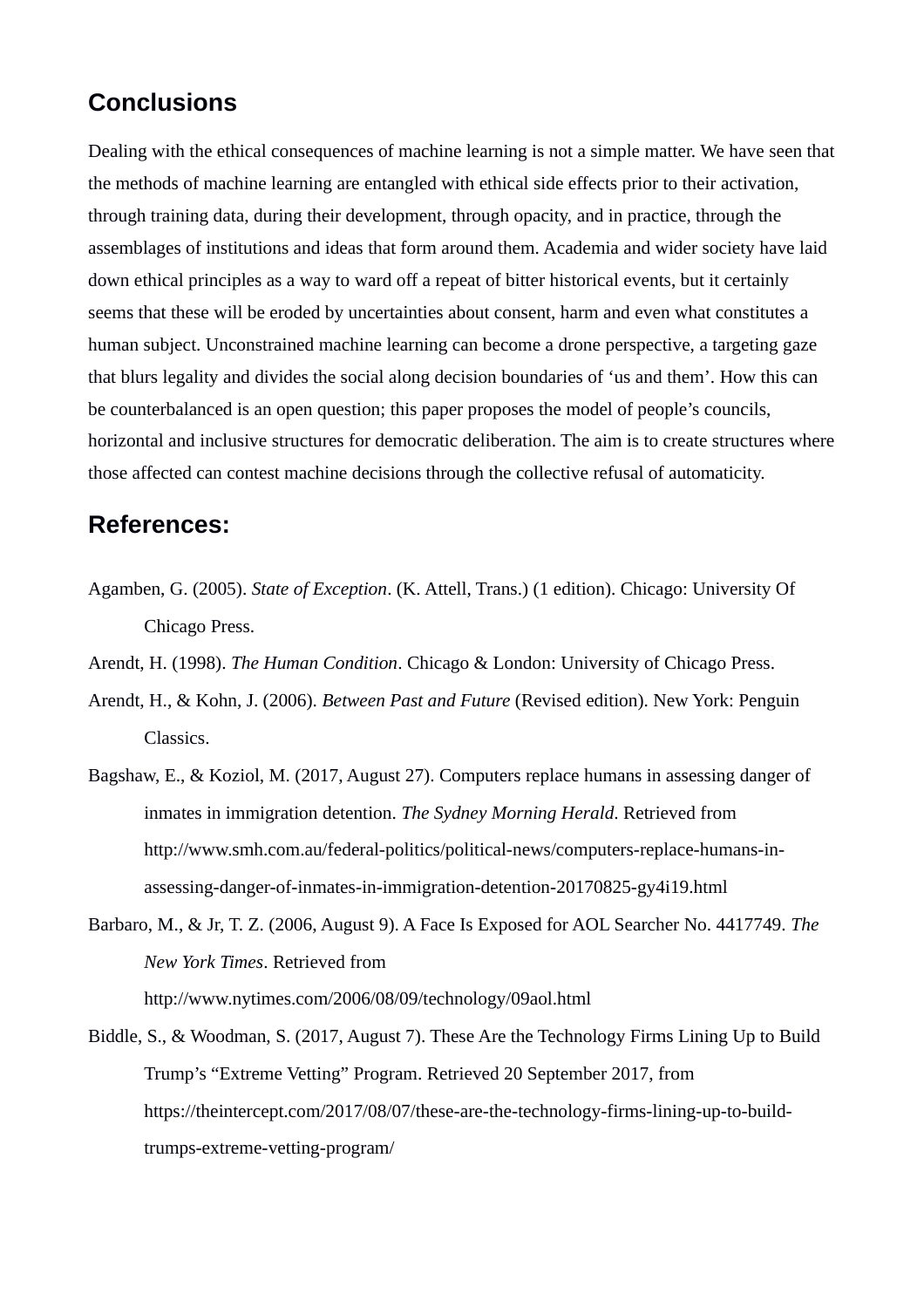- Biehl, J., & Bookchin, M. (1997). *The Politics of Social Ecology: Libertarian Municipalism*. Montreal ; Buffalo, NY: Black Rose Books.
- Boellstorff, T. (2013). Making big data, in theory. *First Monday*, *18*(10). Retrieved from http://firstmonday.org/ojs/index.php/fm/article/view/4869
- Bolukbasi, T., Chang, K.-W., Zou, J., Saligrama, V., & Kalai, A. (2016). Man is to Computer Programmer as Woman is to Homemaker? Debiasing Word Embeddings. *ArXiv:1607.06520 [Cs, Stat]*. Retrieved from http://arxiv.org/abs/1607.06520
- Brandt, A. M. (1978). Racism and Research: The Case of the Tuskegee Syphilis Study. *Hastings Center Report*, *8*(6), 21–29. https://doi.org/10.2307/3561468
- Brayne, S. (2017). Big Data Surveillance: The Case of Policing. American Sociological Review, 82(5), 977–1008. https://doi.org/10.1177/0003122417725865
- Brown, M. S. (2016, February 25). Kids Endangered By Predictive Analytics? Child Advocate Says Yes. Retrieved 24 March 2016, from http://www.forbes.com/sites/metabrown/2016/02/25/kids-endangered-by-predictiveanalytics-child-advocate-says-yes/
- Burrell, J. (2016). How the machine 'thinks': Understanding opacity in machine learning algorithms. *Big Data & Society*, *3*(1), 2053951715622512. https://doi.org/10.1177/2053951715622512
- Chamayou, G. (2014, December 4). # THE FUNAMBULIST PAPERS 57 /// Patterns of Life: A Very Short History of Schematic Bodies by Grégoire Chamayou. Retrieved 20 September 2017, from https://thefunambulist.net/history/the-funambulist-papers-57-schematic-bodiesnotes-on-a-patterns-genealogy-by-gregoire-chamayou
- Colyer, A. (2016, April 21). The amazing power of word vectors. Retrieved 8 October 2017, from https://blog.acolyer.org/2016/04/21/the-amazing-power-of-word-vectors/
- Corbett-Davies, S., Pierson, E., Feller, A., & Goel, S. (2016, October 17). A computer program used for bail and sentencing decisions was labeled biased against blacks. It's actually not that clear. *Washington Post*. Retrieved from https://www.washingtonpost.com/news/monkeycage/wp/2016/10/17/can-an-algorithm-be-racist-our-analysis-is-more-cautious-thanpropublicas/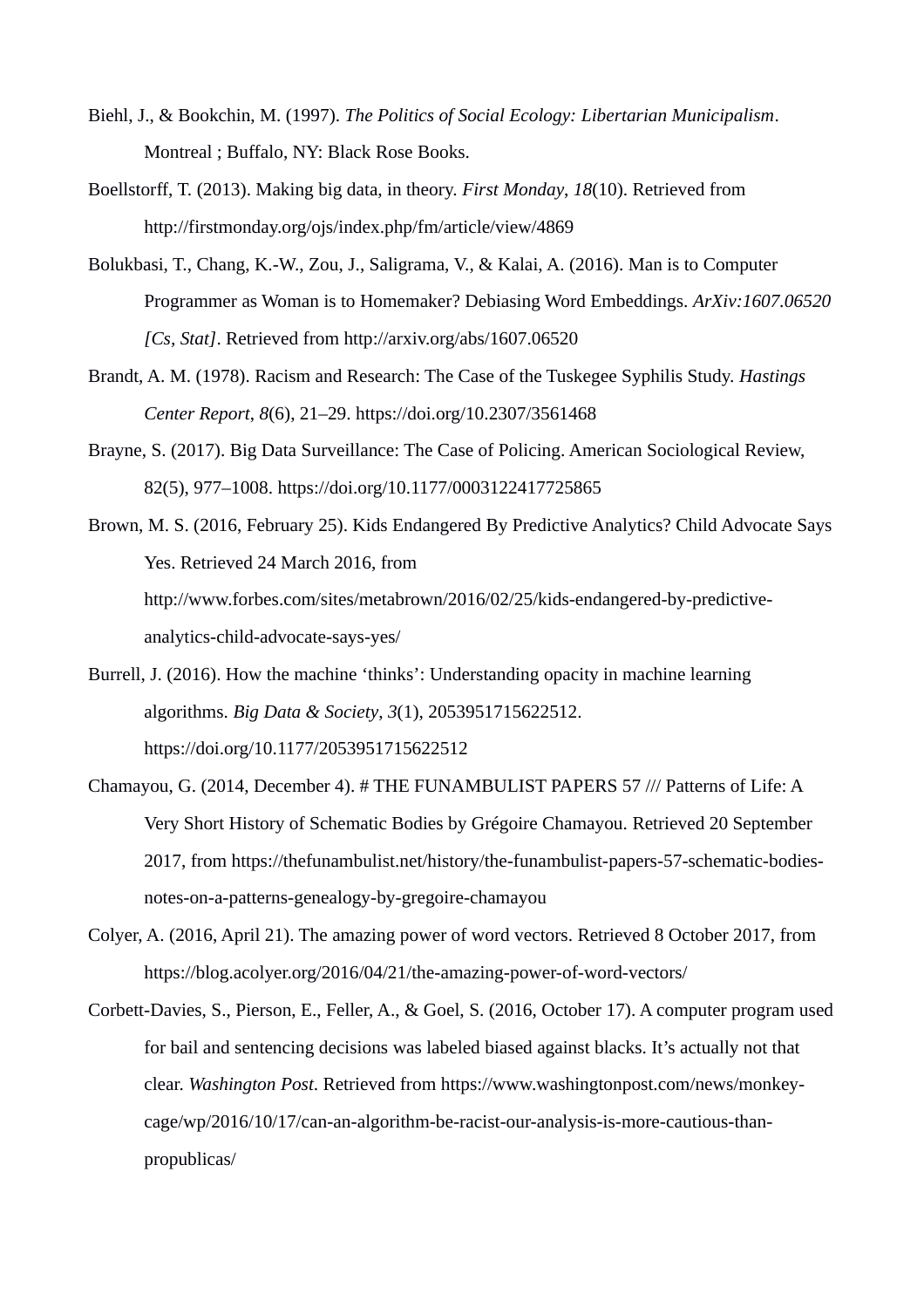- Deleuze, G. (1992). Postscript on the Societies of Control. *October*, *59*, 3–7. https://doi.org/10.2307/778828
- Domonoske, C. (2017, July 17). Elon Musk Warns Governors: Artificial Intelligence Poses 'Existential Risk'. Retrieved 20 September 2017, from http://www.npr.org/sections/thetwoway/2017/07/17/537686649/elon-musk-warns-governors-artificial-intelligence-posesexistential-risk
- Earle, J., & Kerr, I. (2013). Prediction, Preemption, Presumption: How Big Data Threatens Big Picture Privacy. *Stanford Law Review Online*, *66*, 65.
- Elvery, S. (2017, July 21). Did you know computers now make important government decisions? [Text]. Retrieved 20 September 2017, from http://www.abc.net.au/news/2017-07- 21/algorithms-can-make-decisions-on-behalf-of-federal-ministers/8704858
- Feldman, Y. (2009, January 29). Consent and Advise. *Haaretz*. Retrieved from http://www.haaretz.com/consent-and-advise-1.269127
- Fricker, M. (2007). *Epistemic Injustice: Power and the Ethics of Knowing*. Oxford, New York: Oxford University Press.
- Gee, K. (2017, June 26). In Unilever's Radical Hiring Experiment, Resumes Are Out, Algorithms Are In. *Wall Street Journal*. Retrieved from https://www.wsj.com/articles/in-unileversradical-hiring-experiment-resumes-are-out-algorithms-are-in-1498478400
- Geitgey, A. (2014, May 5). Machine Learning is Fun! Retrieved 20 September 2017, from https://medium.com/@ageitgey/machine-learning-is-fun-80ea3ec3c471
- Gregory, D. (2012, November 7). Targeted killings and signature strikes. Retrieved 22 September 2017, from https://geographicalimaginations.com/2012/11/06/targeted-killings-andsignature-strikes/
- Haraway, D. (1988). Situated Knowledges: The Science Question in Feminism and the Privilege of Partial Perspective. *Feminist Studies*, *14*(3), 575–599. https://doi.org/10.2307/3178066
- Keddell, E. (2015). The ethics of predictive risk modelling in the Aotearoa/New Zealand child welfare context: Child abuse prevention or neo-liberal tool? *Critical Social Policy*, *35*(1), 69–88. https://doi.org/10.1177/0261018314543224
- Kline, R. R. (2010). Cybernetics, Automata Studies, and the Dartmouth Conference on Artificial Intelligence. *IEEE Annals of the History of Computing*, *33*(4), 5–16.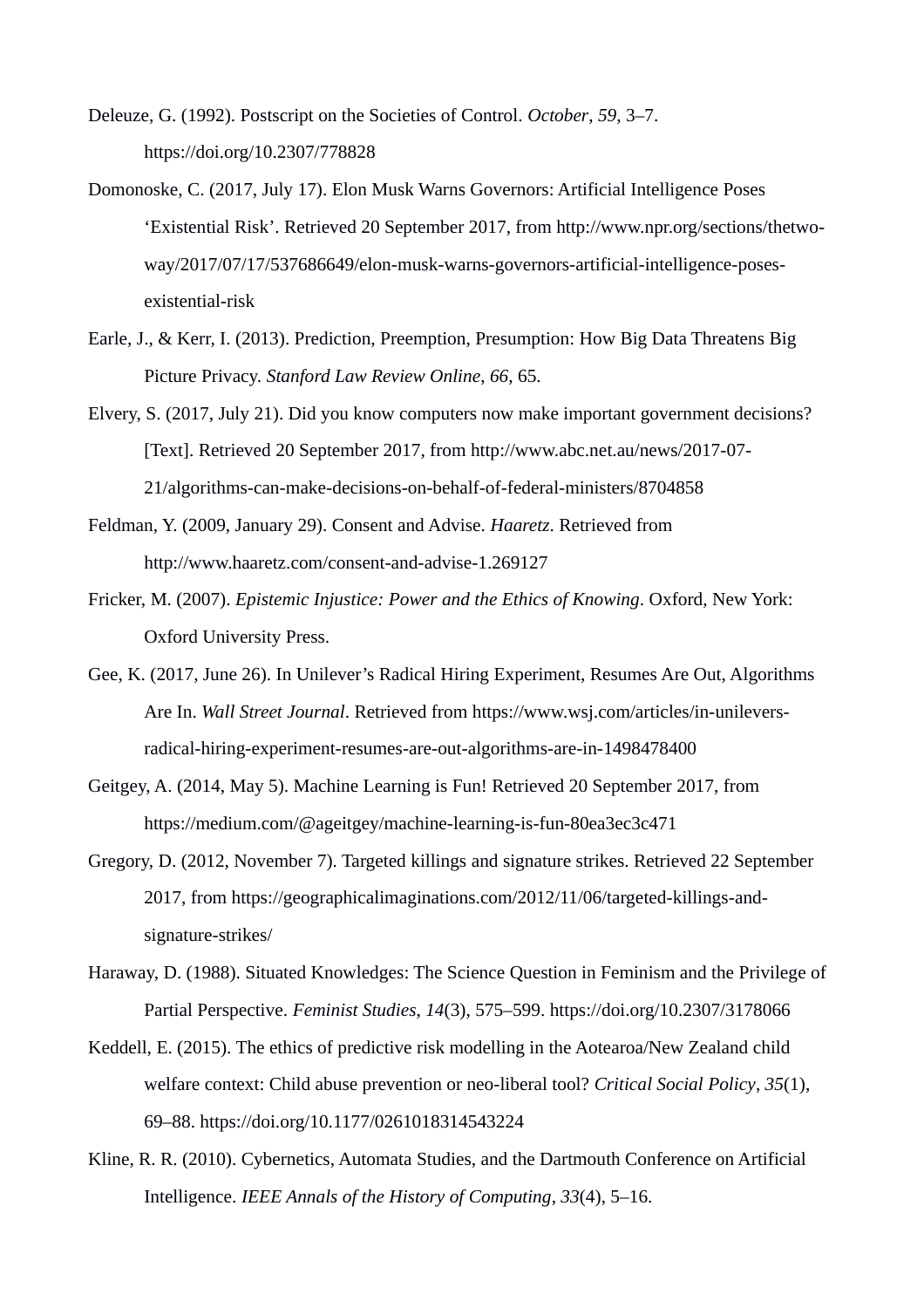- Lee, D. (2016, March 25). Microsoft issues apology for racist bot. *BBC News*. Retrieved from http://www.bbc.co.uk/news/technology-35902104
- Leetaru, K. (2016, June 17). Are Research Ethics Obsolete In The Era Of Big Data? Retrieved 17 December 2016, from http://www.forbes.com/sites/kalevleetaru/2016/06/17/are-researchethics-obsolete-in-the-era-of-big-data/
- Lipton, Z. C. (2016). The Mythos of Model Interpretability. *ArXiv:1606.03490 [Cs, Stat]*. Retrieved from http://arxiv.org/abs/1606.03490
- Mackenzie, A. (2015). The production of prediction: What does machine learning want? *European Journal of Cultural Studies*, *18*(4–5), 429–445. https://doi.org/10.1177/1367549415577384
- Markham, A., & Buchanan, E. (2012). Ethical decision-making and Internet research: Recommendations from the AOIR ethics working committee (version 2.0). The Association of Internet Researchers (AoIR).
- McQuillan, D. (2015). Algorithmic states of exception. *European Journal of Cultural Studies*, *18*(4– 5), 564–576. https://doi.org/10.1177/1367549415577389
- McQuillan, D. (2017). Data Science as Machinic Neoplatonism. *Philosophy & Technology*, 1–20. https://doi.org/10.1007/s13347-017-0273-3
- Metcalf, J., & Crawford, K. (2016). *Where are Human Subjects in Big Data Research? The Emerging Ethics Divide* (SSRN Scholarly Paper No. ID 2779647). Rochester, NY: Social Science Research Network. Retrieved from https://papers.ssrn.com/abstract=2779647
- Morozov, E. (2013, January 30). Your Social Networking Credit Score. *Slate*. Retrieved from http://www.slate.com/articles/technology/future\_tense/2013/01/wonga\_lenddo\_lendup\_big data\_and\_social\_networking\_banking.html
- Nielsen, M. A. (2015). Neural Networks and Deep Learning. Retrieved from http://neuralnetworksanddeeplearning.com
- Ober, J. (1993). Public Speech and the Power of the People in Democratic Athens. *Political Science & Politics*, *26*(3), 481–486. https://doi.org/10.2307/419987
- Office for Human Research Protections. (2009, June 23). Federal Policy for the Protection of Human Subjects ('Common Rule [Text]. Retrieved 12 January 2017, from https://www.hhs.gov/ohrp/regulations-and-policy/regulations/common-rule/index.html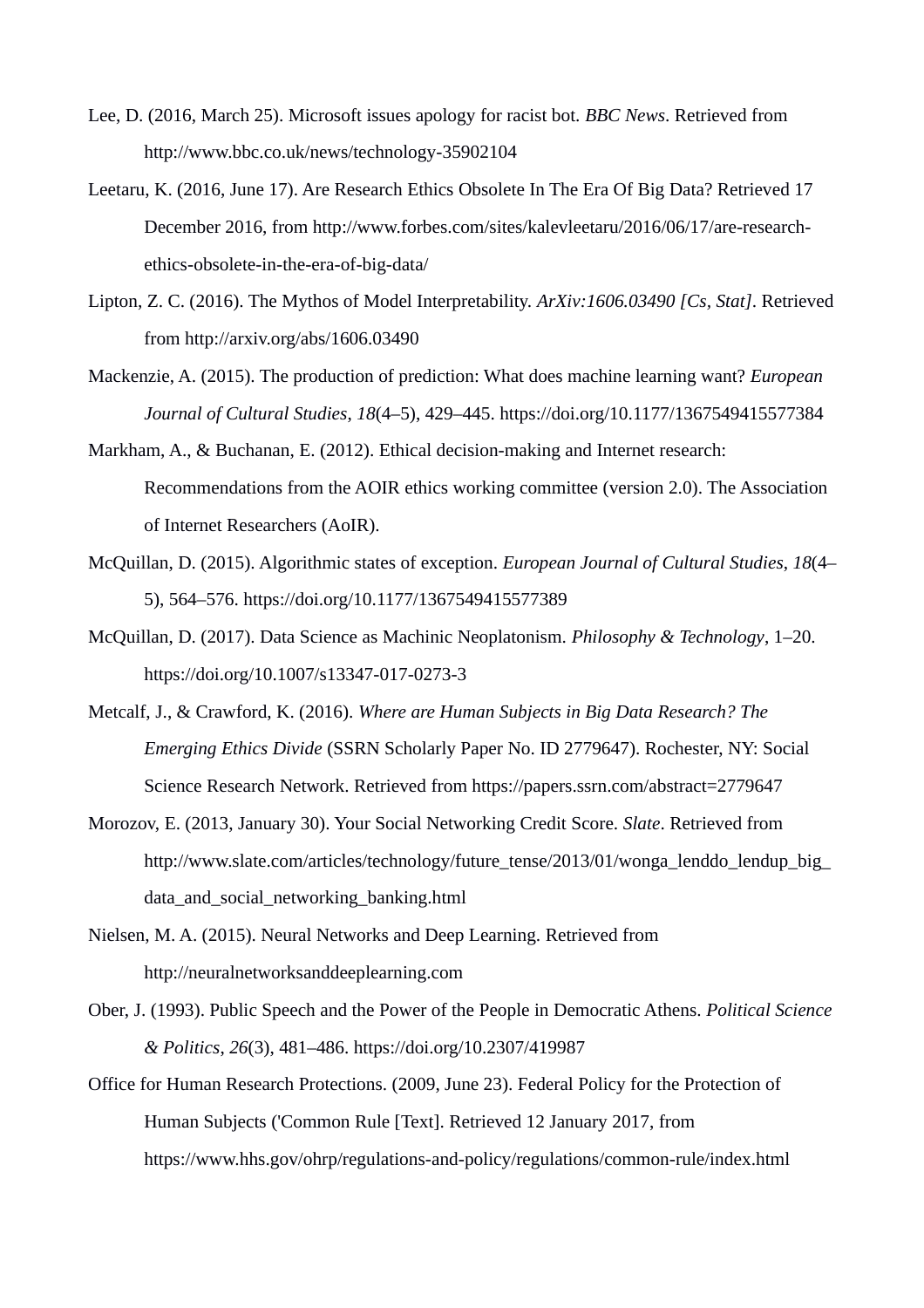Open University. (1978). *Lucas Plan documentary*. Retrieved from https://www.youtube.com/watch?v=0pgQqfpub-c

- Portal Analytics. (2017, January 12). The Direction Portal is Taking Troubled Families. Retrieved 21 January 2017, from http://www.portalanalytics.co.uk/blog/the-direction-portal-is-takingtroubled-families
- PredPol. (2015). Proven Results of our Predictive Policing Software. Retrieved 13 October 2015, from http://www.predpol.com/results/
- Rogers, A., & Pilgrim, D. (1991). 'Pulling down churches': accounting for the British Mental Health Users' Movement. *Sociology of Health & Illness*, *13*(2), 129–148. https://doi.org/10.1111/j.1467-9566.1991.tb00093.x
- Rosenblatt, F. (1958). The perceptron: a probabilistic model for information storage and organization in the brain. *Psychological Review*, *65*(6), 386.
- Rouvroy, A. (2013, November 13). Algorithmic governmentality and the end(s) of critique. Retrieved 21 September 2015, from http://networkcultures.org/query/2013/11/13/algorithmic-governmentality-and-the-ends-ofcritique-antoinette-rouvroy/

Saif, A. A. (2016). *The Drone Eats with Me: A Gaza Diary*. Boston, MA: Beacon Press.

- Schroff, F., Kalenichenko, D., & Philbin, J. (2015). FaceNet: A Unified Embedding for Face Recognition and Clustering. *ArXiv:1503.03832 [Cs]*, 815–823. https://doi.org/10.1109/CVPR.2015.7298682
- Schutt, R., & O'Neil, C. (2013). *Doing Data Science*. O'Reilly Media. Retrieved from http://shop.oreilly.com/product/0636920028529.do

Selinger, E. (2015, January 13). With big data invading campus, universities risk unfairly profiling their students. *Christian Science Monitor*. Retrieved from https://www.csmonitor.com/World/Passcode/Passcode-Voices/2015/0113/With-big-datainvading-campus-universities-risk-unfairly-profiling-their-students

Shane, S. (2015, April 23). Drone Strikes Reveal Uncomfortable Truth: U.S. Is Often Unsure About Who Will Die. *The New York Times*. Retrieved from https://www.nytimes.com/2015/04/24/world/asia/drone-strikes-reveal-uncomfortable-truthus-is-often-unsure-about-who-will-die.html